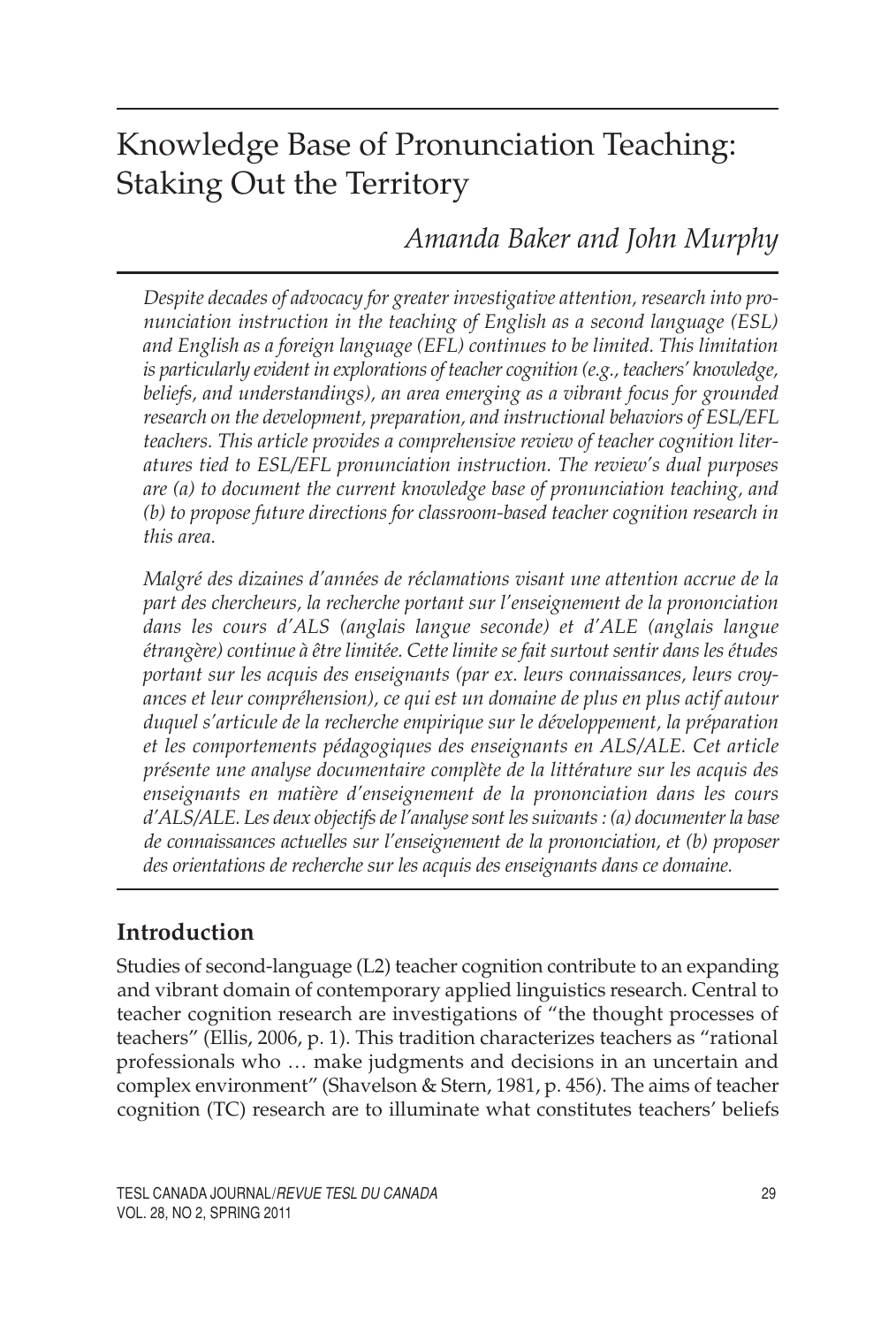and knowledge about teaching, how these beliefs and knowledge have developed, and how they are reflected in actual classroom practices (Andrews & McNeil, 2005; Basturkmen, Loewen, & Ellis, 2004; Borg, 2003b, 2006). Part of the promise of TC research is the effect it can have on prospective teachers' professional development as well as in expanding the awareness and expertise of inservice teachers. When we examine the specific domains of L2 teaching, the degree of attention given in TC studies to such varying domains as the teaching of listening, speaking, reading, writing, and grammar is noticeably uneven. By far the largest number of TC studies have explored teachers' ways of thinking and reasoning in the teaching of grammar (Borg, 1999a; Johnston & Goettsch, 2000; Phipps & Borg, 2009). Somewhat fewer studies have focused on the teaching of reading (El-Okda, 2005; Johnson, 1992) and writing (Burns, 1992; Farrell, 2006). Few TC studies have examined vocabulary teaching (Zhang, 2008), the use of instructional materials (Zacharias, 2005), uses of technology (Lam, 2000), the effects of either teachers' previous language-learning experience (Ellis, 2006) or their language-teaching experience (Gatbonton, 2008). Most striking to us as teacher-researchers interested in enhancing the pronunciation intelligibility of L2 speakers of English is that TC research is even less developed in the domain of L2 pronunciation instruction than in many of the other domains listed above. The few studies that have addressed pronunciation teaching have done so only in relation to teachers' reported cognitions and instructional practices (Baker, in press; Jenkins, 2007; Macdonald, 2002; Sifakis & Sougari, 2005). These studies, however, have not included any analysis of teachers' actual classroom practices (i.e., classroom-based data).

The limited amount of TC research in this area may reflect an overall neglect of pronunciation teaching that has been observed not only in teacher preparation programs (Breikreutz, Derwing, & Rossiter, 2001; Derwing & Munro, 2005; Gilbert, 2010), but also in classroom-oriented research overall. Aside from a few classroom-based studies (discussed below), the teaching and learning of pronunciation in classroom settings continues to be underrepresented (Derwing & Munro). As a necessary preliminary step to support subsequent research, this article provides a state-of-the-art review of the knowledge base of TC and related classroom practices as tied to the teaching of pronunciation to speakers of English as a second or foreign language. Designed for the purpose of better informing teacher educators, classroom teachers, and other specialists interested in teaching pronunciation, the review examines empirical research conducted in this specialized area that focuses specifically on classroom-based research. After introducing key elements of L2 teacher cognition (L2TC) and discussing their importance in L2 instruction and teacher education, we review empirical research that has examined relationships between L2 pronunciation instruction and TC specifically. Finally, based on TC research connected to other commonly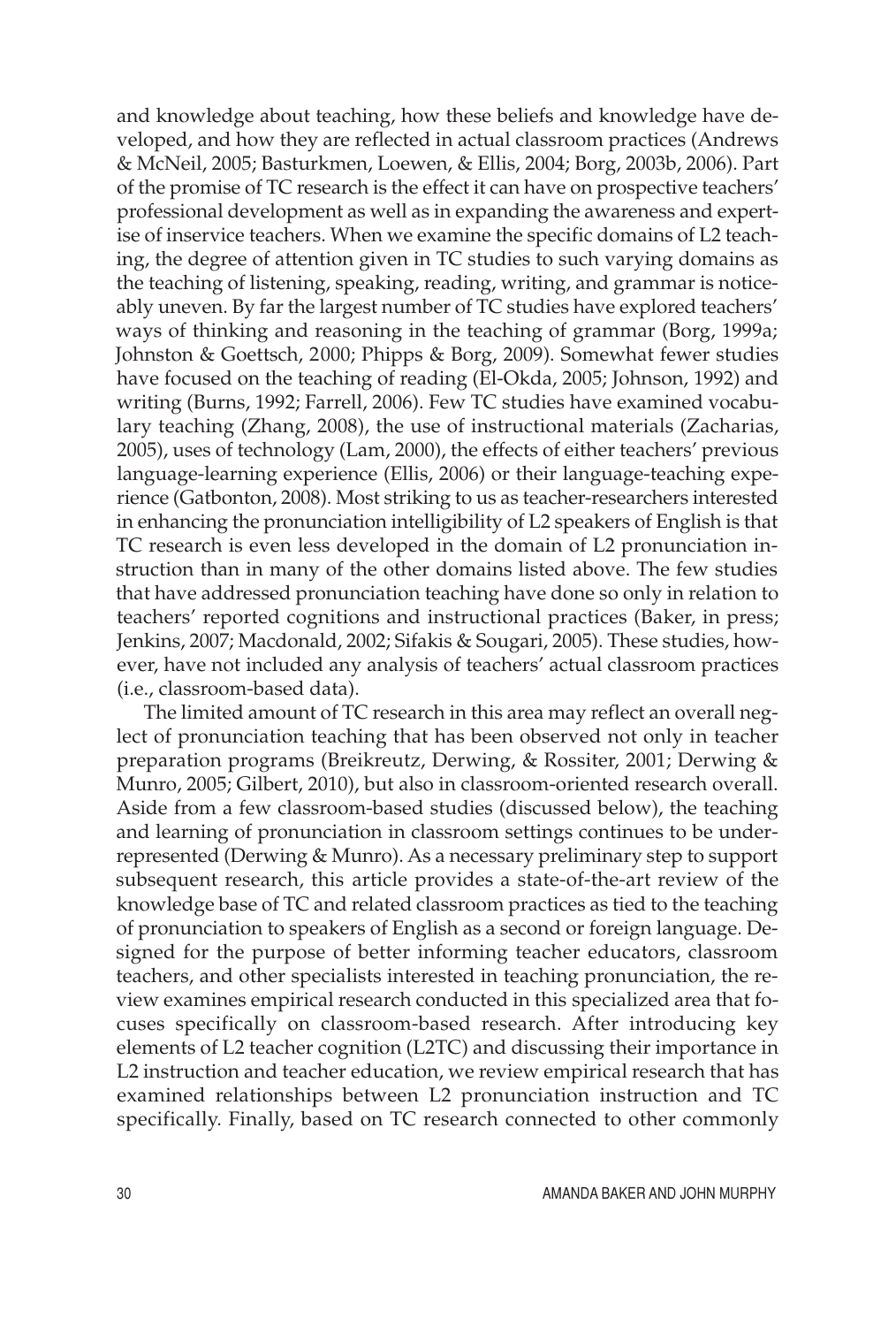taught areas (e.g., reading, writing, and grammar), we propose an agenda for future research intended to expand the knowledge base of L2 pronunciation instruction.

# **L2 Teacher Cognition: Background and Definitions**

The study of TC is a complex undertaking, requiring examination of multiple cognitive processes ranging from what some specialists characterize as more objective cognitions of diverese knowledge types (e.g., knowledge about language, knowledge about students) to more subjective cognitions of beliefs, perceptions, and attitudes. An essential feature that helps to define TC research is the commitment to investigate all such processes in the context of teachers' actual classroom practices. The cognitive processes mentioned above have all been studied to varying degrees in TC research. In a survey of such research, Borg (2006) summarized several recurring notions that are associated with the essence of what constitutes teacher cognition:

These [notions] are (a) personal, (b) practical (though informed by formal knowledge), (c) tacit, (d) systematic and (e) dynamic. Teacher cognition can thus be characterized as an often tacit, personally-held, practical system of mental constructs held by teachers and which are dynamic−i.e. defined and refined on the basis of educational and professional experiences throughout teachers' lives. (p. 35)

Borg also noted that TC research is strongly connected to research in teacher education that has focused on understanding and improving processes of learning and development for both preservice (novice) and inservice (experienced) teachers. Freeman and Johnson (1998) commented further that teacher learning is a "socially negotiated" process. Both personal experiences (through communication with students, other educators, administrators, and parents) and "the acquisition and interaction of knowledge and beliefs about oneself as a teacher, of the content to be taught, of one's students, and of classroom life" are integral to the "socially negotiated" development of the process (p. 401). According to Borg (2003a), TC research explores four basic questions:

- What do teachers have cognitions about?
- How do these cognitions develop?
- How do they interact with teacher learning?
- How do they interact with classroom practice?

In addressing what teachers have cognitions about and how they develop, it is important to distinguish two main cognitive processes: knowledge and beliefs. Distinctions and boundaries between the related constructs of teachers' knowledge and teachers' beliefs are sometimes difficult to maintain. The following sections briefly describe and discuss these constructs.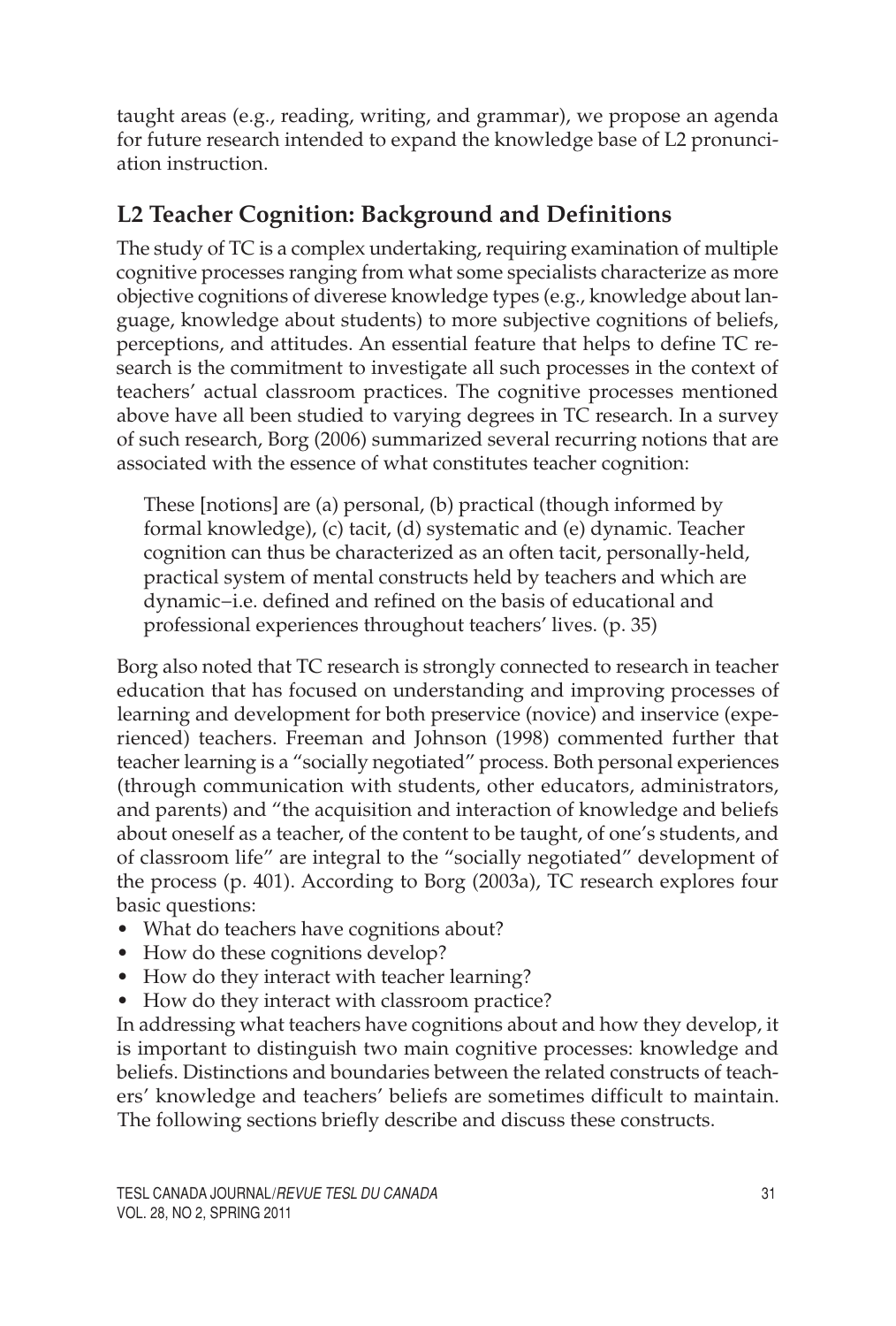# *Knowledge*

Perhaps the most widely recognized conceptual scheme in the literature on both first language (L1), TC, and L2TC is that of Shulman (1986, 1987). Shulman posited seven overarching categories of teachers' knowledge:

- subject matter content knowledge (e.g., knowledge about language);
- general pedagogical knowledge;
- curriculum knowledge;
- pedagogical content knowledge (e.g., knowledge of how to teach particular subject matter using appropriate examples, explanations, illustrations, and techniques);
- knowledge of learners;
- knowledge of educational contexts;
- knowledge of educational ends, purposes, and values, and their philosophical and historical grounds.

Shulman's conceptual framework has been widely used in analyses of L2TC (Gatbonton, 2008; Gorsuch & Beglar, 2004; Johnston & Goettsch, 2000) and also in many L1 teacher education domains such as the sciences (Justi & van Driel, 2005), mathematics (Hill, Shilling, & Ball, 2004), and other areas of higher education (Mcalpine, Weston, Berthiaume, & Fairbank-Roch, 2006). Such researchers have applied Shulman's framework to analyze components of teachers' knowledge and how they develop. Due not only to its comprehensiveness, but also to its flexibility when applied in modified form by diverse researchers, Shulman's conceptual framework resonates with many TC specialists and serves as the standard against which alternative frameworks are compared. An essential premise of studies that apply Shulman's and other such conceptual frameworks is the assumption that the teachers' knowledge can be explored empirically. TC researchers believe that much of value can be learned by direct exploration of teachers' thinking and reasoning processes through interviews; questionnaires; stimulated-recall procedures; and tests of declarative knowledge about language, students, and educational contexts.

### *Beliefs*

The dividing line between teachers' knowledge and beliefs is at best hazy. Knowledge may not always be articulated consistently by teachers, much less their beliefs. In one of the more extensive reviews of teachers' beliefs, Pajares (1992) pointed out that beliefs are rarely operationalized in studies and thus are difficult to separate from knowledge. To clarify this "messy construct," Pajares presented a characterization of belief:

that speaks to an individual's judgment of the truth or falsity of a proposition, a judgment that can only be inferred from a collective understanding of what human beings say, intend, and do. The challenge is to assess each component so as to have confidence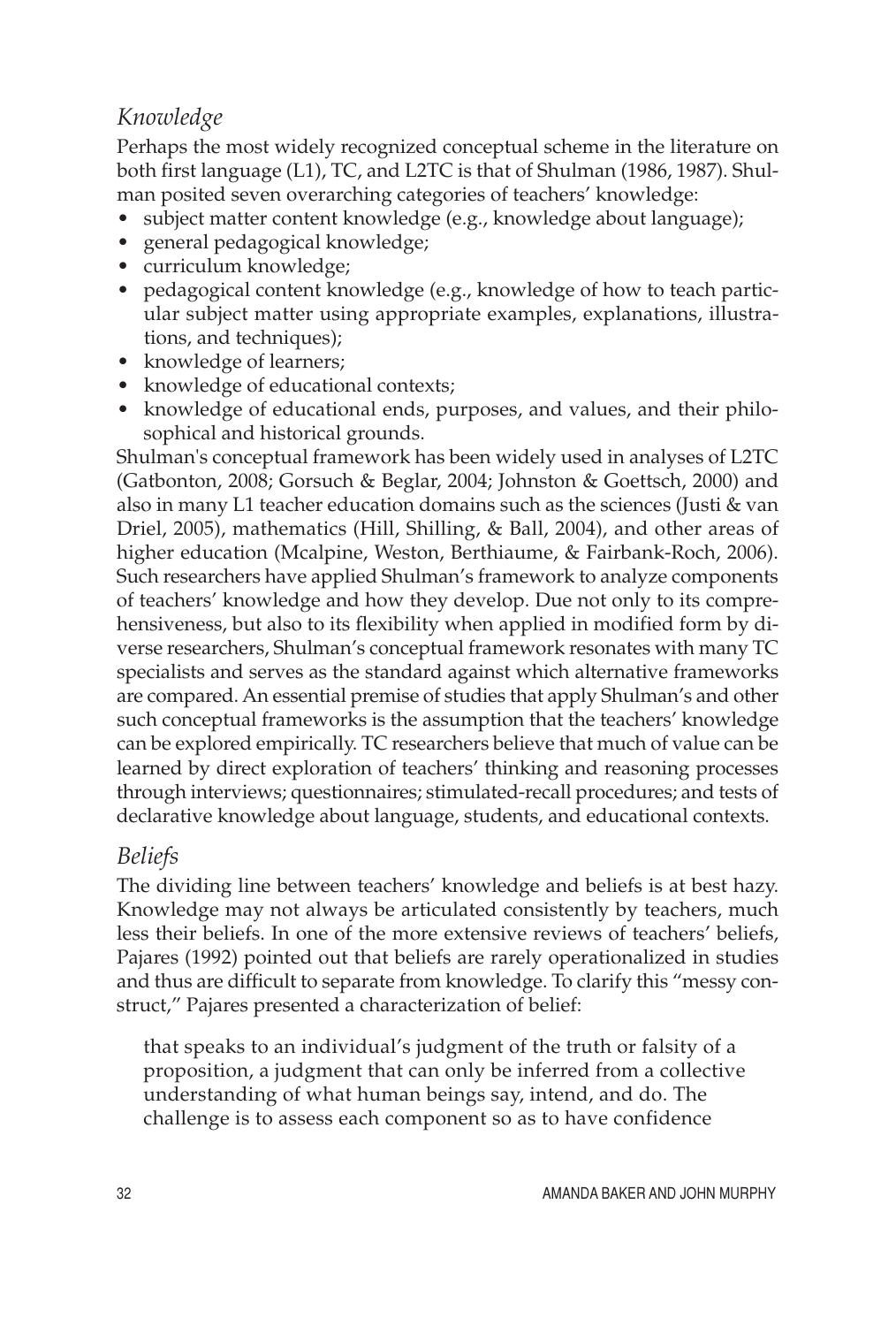that the belief inferred is a reasonably accurate representation of that judgment. (p. 316)

## **Relationships Between Cognitions and Pedagogical Practice**

Possible connections (along with possible disconnections) between teachers' beliefs and knowledge and what teachers do in classroom settings is a topic of considerable interest among TC researchers and teacher educators. The effect of a wide range of influencing factors (e.g., teachers' formal/informal education, student motivation or L1 background, etc.) on teachers' classroom practices are frequent themes. Exploration of the effects of such issues necessitates some degree of investigation into the classroom practices of teachers. In fact, Borg (2006) questions the value of any study that fails to bridge the crucial link between TC and teaching practice. He argues that the main objective of TC research is to generate a deeper understanding of the reasoning that underpins what teachers do in classrooms. Such research requires exploration of connections between teachers' knowledge, beliefs, and their actual classroom behaviors. We find that Borg's position is particularly convincing; that is, that TC research calls for the inclusion of analyses of teachers' actual classroom practices in the research enterprise and that decontextualized accounts of perceived classroom practices will not suffice.

# **Pronunciation Instruction and L2 Teacher Cognition**

As mentioned above, the role of pronunciation in TC research has commanded little attention to date. Even in studies reporting on TC and the teaching of either general or specific aspects L2 oral communication, attention given to a pronunciation component has been minimal at best (Cathcart & Olsen, 1976; Cohen & Fass, 2001). The following review focuses on the few studies that have explicitly examined teachers' cognitions, and to some extent students' beliefs, as related to pronunciation issues in English as a second language (ESL) and English as a foreign language (EFL) contexts. For the purposes of this article, ESL refers to instructional contexts located in countries where English is spoken as the primary language, e.g., traditionally, countries belonging to Kachru's, 1990, *inner circle*, but may also include *outer circle* countries. EFL, alternatively, refers to instructional contexts located in countries where English is not typically used as a primary language for communication by most of its inhabitants (e.g., countries belonging to Kachru's *expanding circle*).

A study conducted by Cohen and Fass (2001) at a Colombian university investigated the beliefs and classroom behaviors of 40 teachers and 63 students regarding oral language instruction and assessment. The study featured a component of classroom observation, but findings related to pronunciation instruction were based on teachers' reported practices only.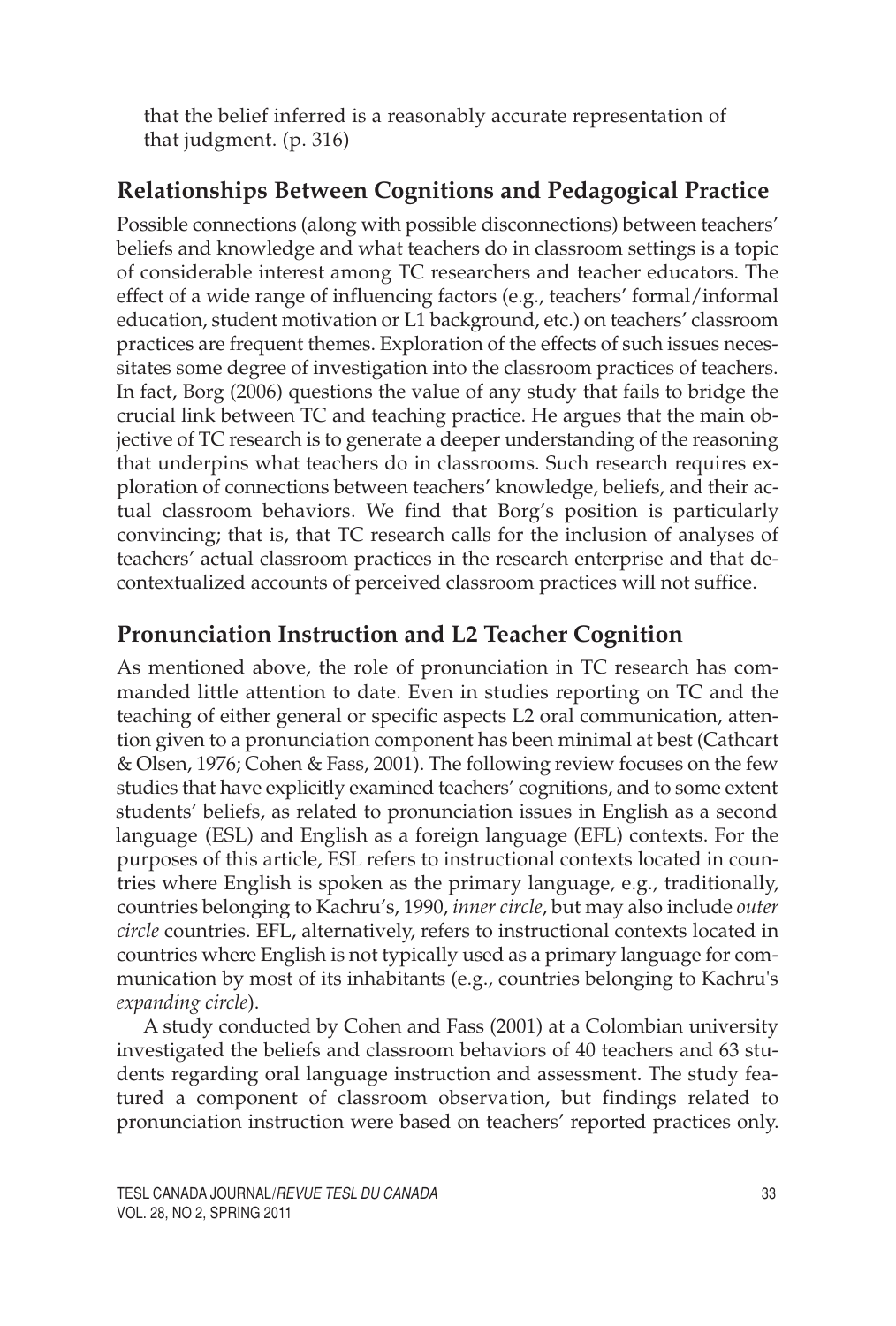Here the teachers seemed to agree that pronunciation and grammatical accuracy were given greater attention in the assessment of students' language production than features considered more communicative such as fluency and comprehensibility.

In a study that has been widely cited for over 30 years, Cathcart and Olsen (1976) examined teachers' and students' beliefs about methods that they considered the most appropriate for correcting grammar and pronunciation errors in classroom conversation. Questionnaire results showed that students held a strong preference for error correction, especially in regard to pronunciation and grammar (in order of preference), with most voicing a preference for such correction most of the time. These students also felt that teachers tended to pay more attention to pronunciation and grammar than to vocabulary and word order. The students' beliefs matched their preferences, although they felt that grammar probably received somewhat more attention in the classroom overall. Generally, students believed that teachers frequently used the students' preferred approaches to grammar and pronunciation correction. In addition, a comparison between the teachers' and students' questionnaires revealed that students wanted teachers to correct them even more frequently. In relation to pronunciation errors, both teachers and students favored a *correct* (e.g., native-speaker) model approach.

Focusing solely on the area of pronunciation instruction, Macdonald (2002) researched the perspectives of eight ESL teachers in language centers in Australia who reported that they were at least somewhat reluctant to teach pronunciation to ESL students. Interviews with teachers revealed a lack of motivation to teach pronunciation due to poorly articulated center policies and curriculum objectives, on which teachers reported that they depended to know how to address pronunciation in their classes. As Macdonald discussed, these teachers appeared to have little useful knowledge of how to assess students' pronunciation. Many teachers addressed pronunciation issues only when intelligibility was compromised. Furthermore, teachers appeared hesitant to take on a monitoring role of students' speech. Most relied on ad hoc approaches to teaching pronunciation, typically dealing with pronunciation issues as the need arose in class or as stand-alone activities disconnected from the rest of a lesson. Finally, several teachers commented that in comparison with other skill areas, pronunciation was a relatively neglected area with respect to appropriate resources.

Also in an ESL context, Baker (in press) explored teachers' beliefs and reported practices in relation to the teaching of discourse prosody (e.g., intonation, rhythm, stress) in their classes. She interviewed five teachers from Canada and the United States and analyzed a journal that she kept of her experiences while teaching pronunciation in an oral fluency class. The purpose of the interviews was to determine whether research that showed the importance of discourse prosody in the development of intelligible English had an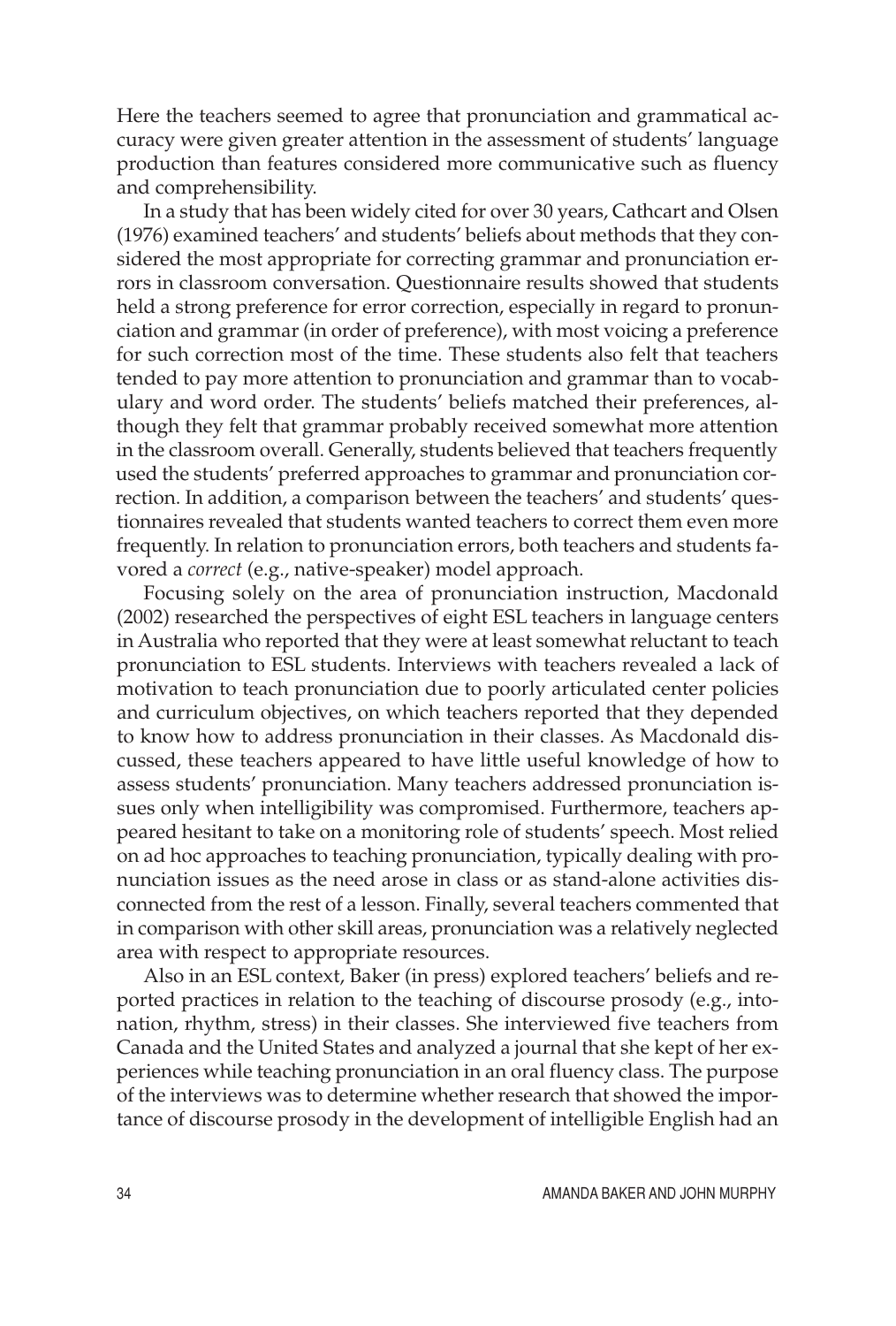effect on the teachers' classroom practices. Findings revealed that this research did influence how the teachers prioritized diverse features of pronunciation in their courses. However, findings also showed that despite taking a course on pronunciation pedagogy as part of their graduate education (where they learned about the relevant research), teachers still seemed to lack confidence in teaching certain aspects of English pronunciation.

In the sphere of EFL instructional contexts, a few researchers have also examined teachers' cognitions about pronunciation. Sifakis and Sougari (2005) explored the connection between pronunciation instruction and the emerging theme of teaching English as an international language (EIL). Specifically, EIL refers to communication that takes place between two (or more) speakers of English whose primary language is not English. It is important to note, however, that although Sifakis and Sougari, Jenkins (2000), and other specialists at times seem to refer to EIL as if it were an identifiable language variety and propose emerging constructs such as EIL norms, EIL models, and EIL accents; such usage seems problematic at present, particularly when associated with classroom instruction. Although preliminary work in this area is available (Jenkins, 1998, 2000, 2002, 2005), research is far from codifying an EIL variety and may never be able to do so. Although the related classroom instruction model that Walker (2005) provides certainly merits teachers' attention, there are few other instances of explicit EIL pronunciation teaching to date. When reviewing the contributions of such specialists, in this article we maintain EIL specialists' use of the EIL label with the caveat that characteristics and properties of EIL may not be as fully developed as their research reports might suggest.

In an effort to advance research in this area, Sifakis and Sougari (2005) focused on the beliefs of 421 Greek teachers of EFL. Questionnaire results indicated that most of these teachers, especially those who taught in primary schools, felt that native speaker (NS) norms were important models. The teachers seemed to prioritize NS norms although some of them, most notably some in upper secondary schools, believed that intelligibility was the most appropriate goal. Moreover, the secondary school teachers reported using practices that generally conformed to an NS-oriented approach (e.g., using real-life conversations among NSs; role-plays emphasizing NS roles). Furthermore, most teachers (more than 70%) responded that ownership of English lay in the hands of NSs or at least those who spoke English competently. The authors concluded that the beliefs of Greek teachers of English appeared to support the primacy of NS models, thus demonstrating little teacher awareness of specialist attention to the effects and potentialities of EIL. Nevertheless, it is worth noting that a classroom component was absent in their research design.

Jenkins (2005), who is a research-active advocate of local varieties of English pronunciation in the teaching of EIL, conducted a study of non-native speaker (NNS) teacher accent and identity. In the study, Jenkins examined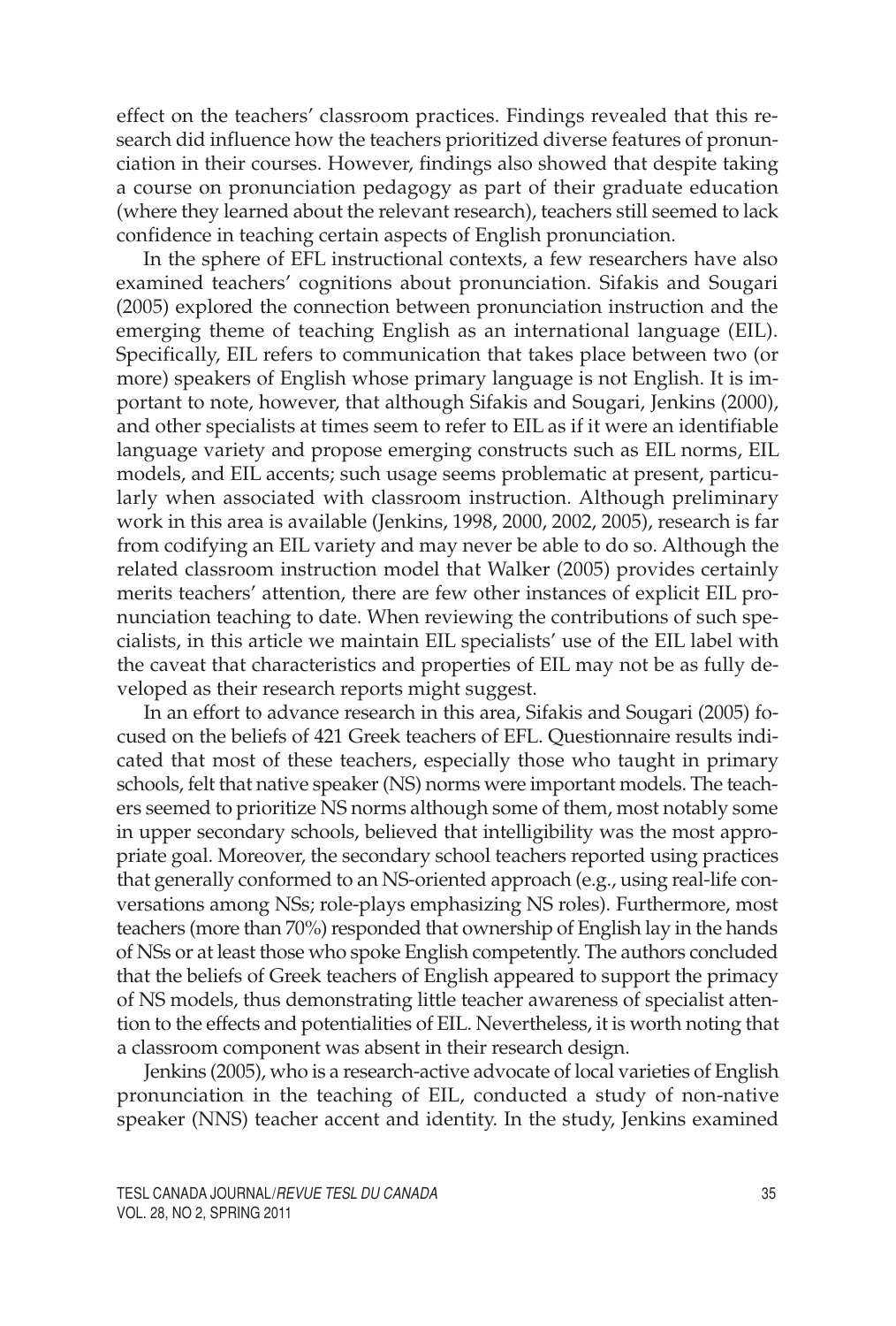the beliefs of eight NNSs teachers (from Italy, Japan, Malaysia, Poland, and Spain) about (a) their attitudes toward NS and NNS accents, (b) their perceptions of the effect of educational and social experiences on their attitudes toward accent, and (c) their considerations toward teaching EIL.<sup>1</sup> Jenkins was interested in exploring whether NNSs who served as EFL teachers were open to the possibility of including the teaching of EIL pronunciation norms (e.g., NNS speech patterns) in their classrooms. Interviews with the eight teacherinformants revealed that although some of the teachers preferred to maintain their L1 identity through an EIL accent, most of the participants perceived the prospect of adopting EIL pronunciation norms as unlikely and unworkable in their educational contexts. Findings from both Jenkins and Sifakis and Sougari (2005) caution not to assume that teachers from an EIL community will be comfortable maintaining an NNS accent or with working within EIL pronunciation standards in classroom settings. Realistically, it seems important to recognize that non-native English-speaking teachers who work in EIL or EFL settings may have little choice in the accent reflected in their own classroom speech because factors such as age when learning English, length of residence in an English-dominant environment, and even gender can influence the nature and quality of L2 accents (see Flege, Munro, & MacKay, 1995, for a more detailed discussion). That is, as speakers of English, we are who we are. It would be unrealistic to think that non-native English-speaking teachers could intentionally turn alternative speaking styles on and off at will given the incredibly complex natures of both language use and life in language classrooms. More research is needed to support the efforts of language teachers and other specialists interested in encouraging NNSs to learn to be more comfortable with what constitutes their own EIL accents.

Another study investigating teachers' beliefs that addressed this issue is outlined in a chapter from Jenkins' (2007) book. Here Jenkins reports on an interview study of the EIL identities of 17 NNES teachers from nine countries. Jenkins examined their attitudes and beliefs about accents, perceived effects of accent-related experiences, and the teaching of EIL accents. In relation to teaching EIL accents, the teachers appeared to respond favorably to using EIL models, at least in theory. The same teachers, however, characterized the practice of moving in the direction of modeling EFL accents for teaching pronunciation as impractical to accomplish in their classrooms, citing negative pressure from higher levels of administration—government, educational institutions, and parents—who preferred the modeling of NS English accents. Most of the teachers, however, hoped that EIL accents eventually would become more accepted, thereby increasing teachers' confidence in using their local accent. At the same time, other participants felt that such a change would take considerable time due to teachers' strong opinions about upholding the NS standard.

Related to the theme of beliefs about EFL accents, a final study examined teachers' and students' beliefs about adopting native-speaker norms. Timmis (2002) surveyed more than 180 teachers from 45 countries and 400 students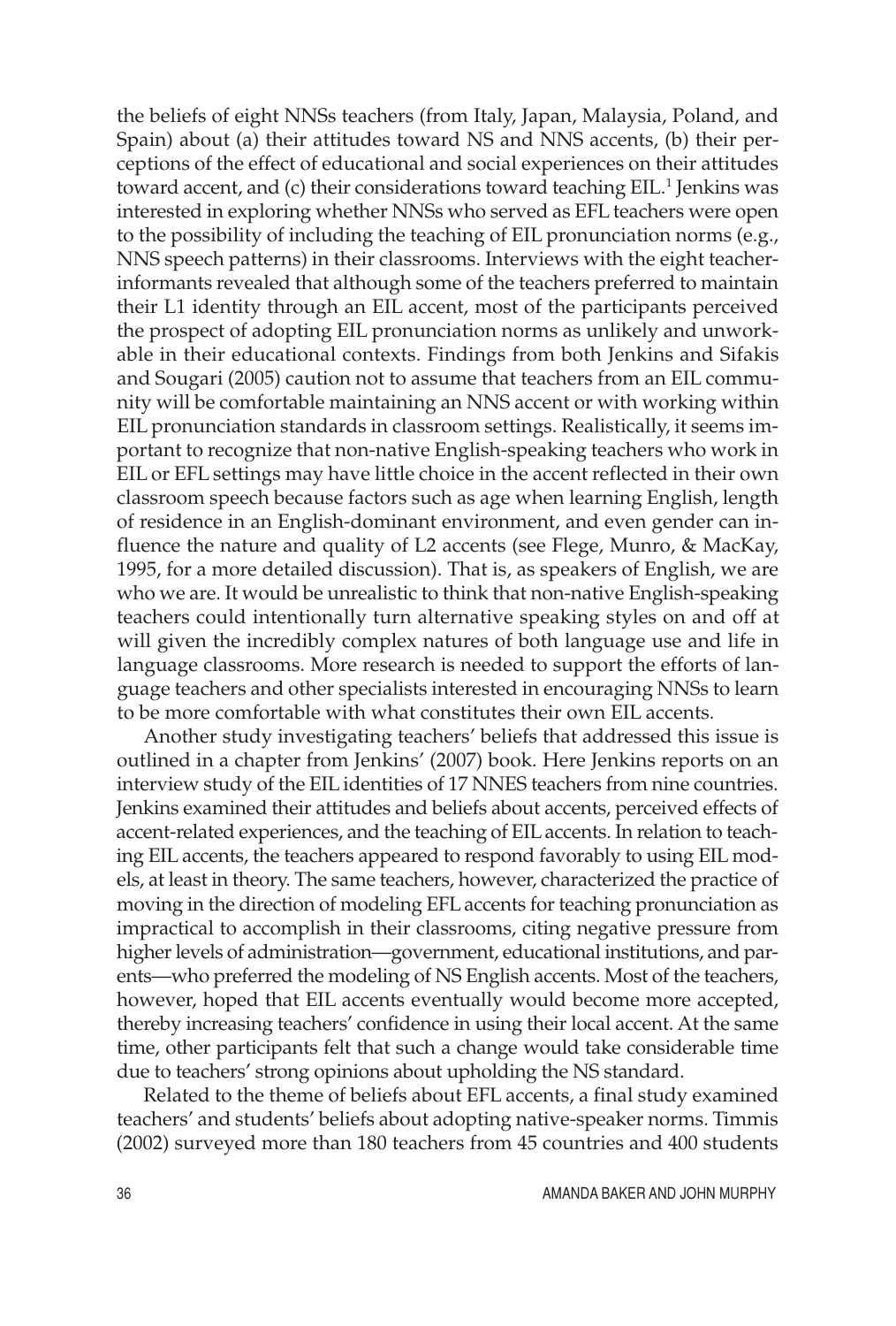representing 14 countries (the surveys were further supported by 15 student interviews). The researcher asked both groups whether they would prefer (a) to pronounce English "just like a native-speaker," (b) to produce clearly spoken English that is mutually intelligible to both NSs and NNSs, or (c) "no preference," an option given to the teachers only. Of the students, most indicated a preference for the first option ("just like a native-speaker"), except for those from India, Pakistan, and South Africa who instead favored the second ("mutually intelligible"). As for the teachers, a slightly higher percentage favored the second option regardless of whether they were NS or NNS teacher respondents. It is worth noting that the questionnaire responses also showed that many teachers considered the second option as the more "realistic" although not necessarily the more "desirable" (p. 243).

In summary, the findings outlined above demonstrate that no studies to date have investigated the relationship between teachers' cognitions and actual pronunciation in teaching practice. Even in relation to reported practice, only a few issues have been explored, and these are divided unevenly among ESL and EFL contexts.

### **Knowledge Base of Pronunciation Teaching**

The literature reviewed above reveals that limited research has explored the cognition of teachers of English pronunciation and that no studies have examined TC in relation to teachers' actual pronunciation instruction practices. Nevertheless, the past decade has witnessed an explosion in the number of teaching resources in this area (classroom textbooks; teachers' manuals; classroom-based research reports; teacher training books, book chapters; journal articles; CD-ROMs; videos; computer software; Internet resources), most of which are geared directly toward ESL/EFL teachers. Probably such resources have considerable influence on the formation of teachers' knowledge and beliefs about what English pronunciation is and how best to teach it. However, how far these resources are in fact informed by classroom research is uncertain given that empirical, classroom-based research is nearly nonexistent in relation to pronunciation pedagogy. The few studies that have been conducted are surveyed below. From the perspective of TC research, given that no TC studies involving investigations of actual pronunciation teaching practices have been conducted, these resources may lack the contextual and pedagogical content knowledge that teachers, especially preservice teachers, need in order to construct a sufficiently well-informed knowledge base for teaching pronunciation. As Freeman and Johnson (1998) argued,

To thus articulate [a] knowledge-base [of language teacher education], we as teacher educators must begin with the activity of language teaching and learning; the school and classroom contexts in which it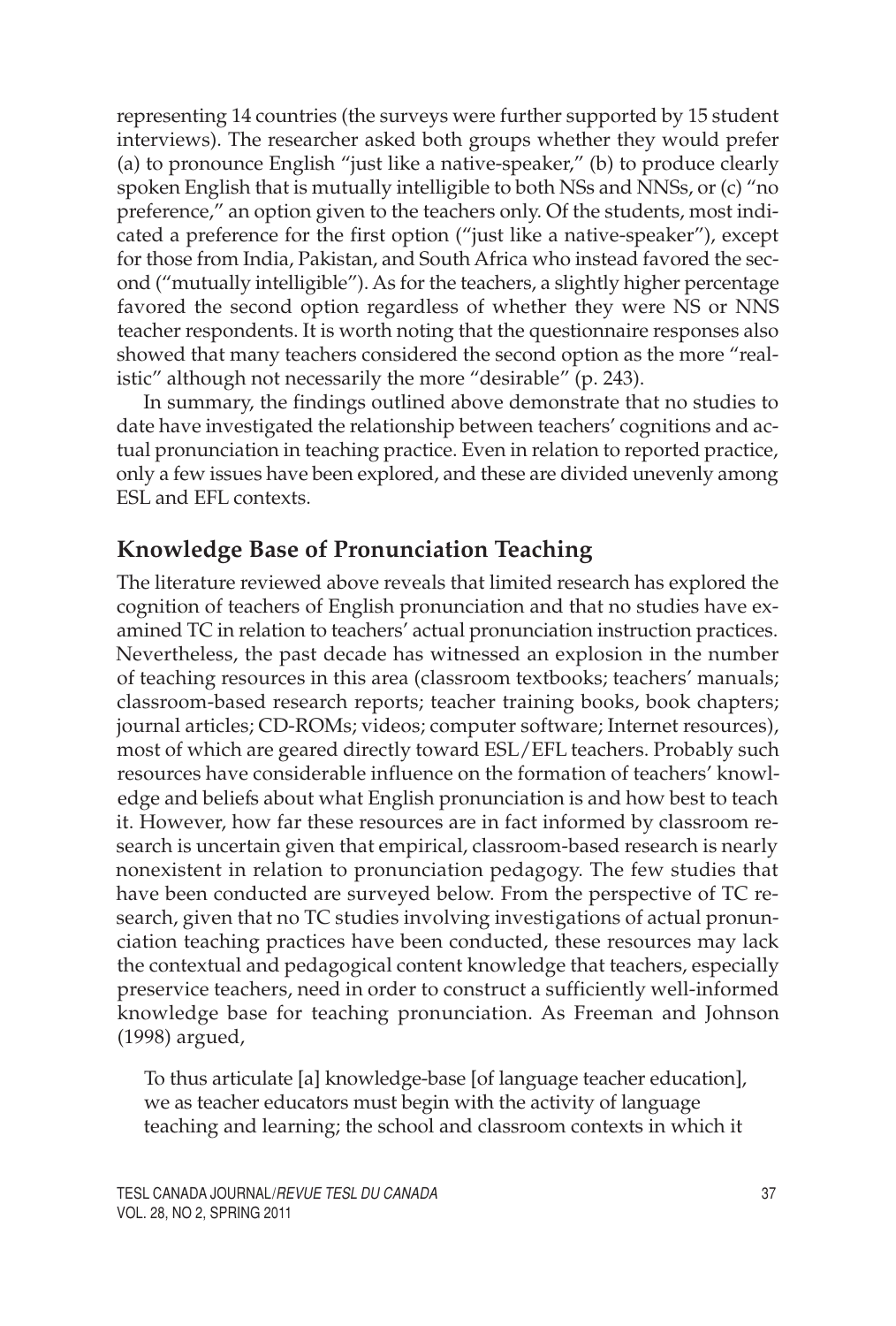is practiced; and the experience, knowledge, and beliefs of the teacher as a participant. (p. 413)

The quality of pronunciation teaching resources, therefore, would be greatly enhanced if more empirical, classroom-based research emerging from the beliefs, knowledge, and classroom practices of experienced pronunciation teachers were available.

Although the increasing number of pronunciation teaching resources available to teachers may lack grounding in TC research specifically, some of these resources do seem to be informed by other types of empirical research as we outline below. It is likely that such resources influence the pedagogical reasonings of at least some teachers of pronunciation. By surveying the most relevant findings from classroom-oriented research along with some of the more salient themes from teacher resources, a better informed foundation may be generated. By including such information, we believe that a more reliable foundation may be constructed that will serve to underpin later investigations into (a) what constitutes teachers' knowledge and beliefs in pronunciation teaching, and (b) which practices are more effective when teaching pronunciation to NNSs of English. Below we examine three particular types of knowledge that teachers may possess.

#### *Knowledge about Classroom-Based Research*

As noted above, only a few classroom-based research studies of pronunciation teaching and learning have been published. Their limited number reveals a troublesome gap in relevant literature. The need for increased empirical, classroom-based research that investigates multiple dimensions of pronunciation instruction has been commented on by other specialists (Derwing & Munro, 2005). To the best of our knowledge, only six such studies have been conducted in classrooms or related settings in the past few decades. Findings from these studies suggest that: (a) instruction has a positive effect on phonological improvement (Couper, 2003, 2006; Saito, 2007); and (b) explicit pronunciation instruction can lead to improvements in either comprehensibility or intelligibility although the degree of improvement can vary (Derwing, Munro, & Wiebe, 1997, 1998; Macdonald, Yule, & Powers, 1994).

Although classroom-based research is limited, it is important to acknowledge that there is considerable experimental (e.g., laboratory) research that could serve to inform the knowledge base of language teachers on pronunciation and its acquisition in general. Numerous research studies have been conducted on issues related to the intelligibility of non-native speech based on the perceptions of native and/or non-native listeners. In particular, these studies have investigated how the intelligibility and/or comprehensibility of L2 speech has been affected by the following: phonological elements (Munro & Derwing, 1995, 2006; Hahn, 2004), L2 experience (Trofimovich &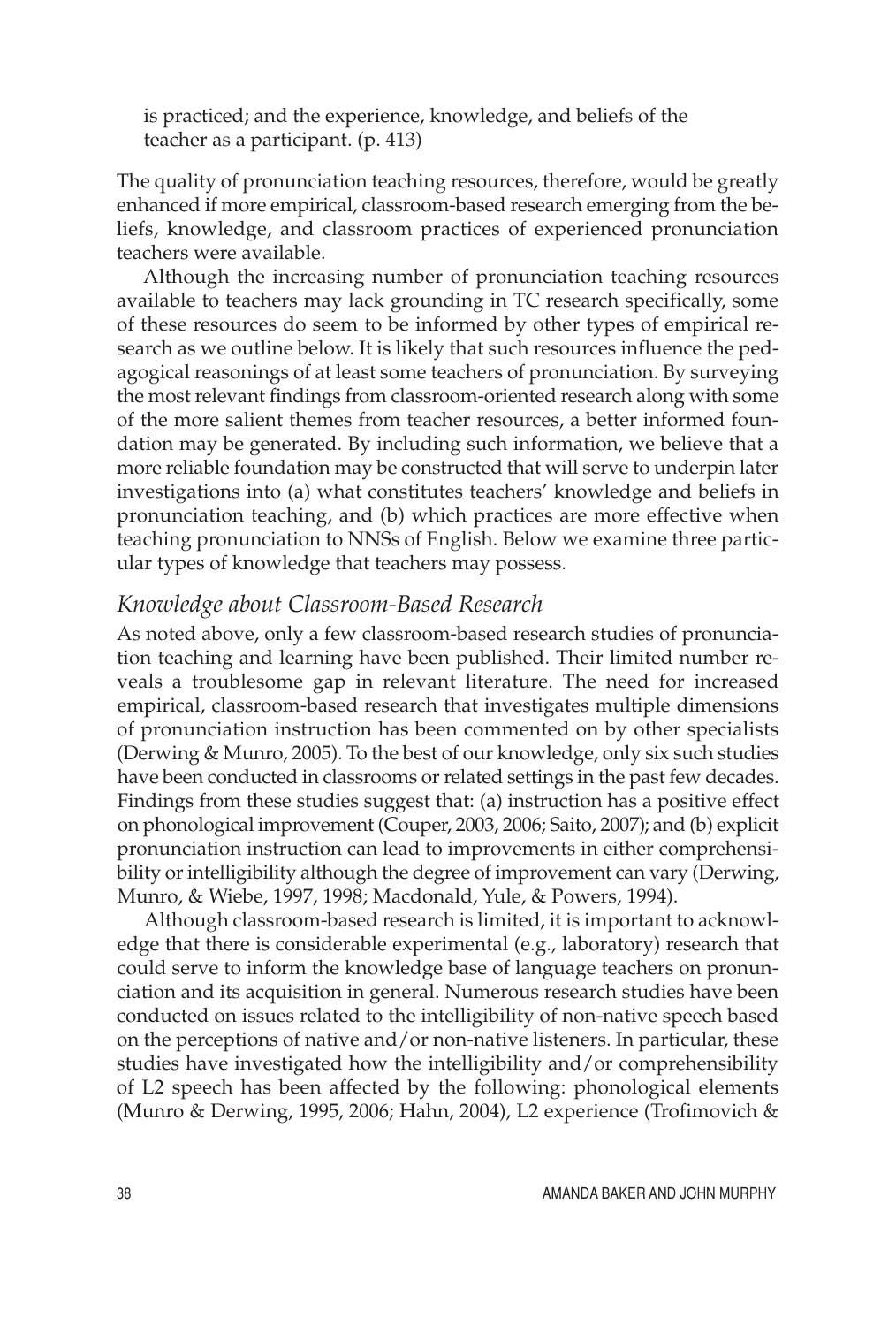Baker, 2006), L1 background (Deterding & Kirkpatrick, 2006), familiarity with dialect or an individual's style of speech (Bradlow & Bent, 2008; Matsuura, 2007), phonological awareness (Venkatagiri & Levis, 2007), and speech rate on the intelligibility and/or comprehensibility of L2 speech (Llurda, 2000). A problem with such publications when considering their effect on the knowledge base of pronunciation teaching, however, is their relative lack of accessibility to ESL/EFL instructors. As Derwing and Munro (2005) have commented, ESL/EFL teachers typically do not constitute the targeted readership of such experimental research:

An extensive, growing literature on L2 speech has been published in journals that focus on speech production and perception … Yet this work is rarely cited or interpreted in teacher-oriented publications. Researchers [much less classroom teachers] may not be aware of this literature in part because it is inaccessible to those without specialized knowledge of phonetics. Moreover, some of the research may not be perceived as practical because it has been carried out under strict laboratory conditions, so that it is not immediately clear how the findings apply to the classroom.… Levis [1999a], for instance, presents the disturbing observation that "present intonational research is almost completely divorced from modern language teaching and is rarely reflected in teaching materials" (p. 37). The problem can be resolved only if applied linguists take responsibility for interpreting technical research for pedagogical specialists and incorporating pertinent findings into teacher training materials and student texts. (p. 382)

With respect to this review, the genre of L2 speech production and perception literature to which Derwing and Munro (2005) and Levis (1999a) refer will continue to have little if any effect on L2 teachers' cognitions about pronunciation or pronunciation teaching as long as they continue be unrecognized and underappreciated by applied linguistics/TESOL readerships.

### *Knowledge about Students' Perceptions*

As featured in Schulman's (1986, 1987) framework, another critical component of TC about pronunciation teaching is teachers' knowledge about students. To date, several studies have focused on students' perceptions of pronunciation learning and teaching. Overall, it appears that many students aspire to achieve a native-like accent (Derwing & Munro, 2003; Kang, 2010; Scales, Wennerstrom, Richard, & Wu, 2006; Timmis, 2002) and that they have a strong desire for pronunciation instruction (Couper, 2003) although they report dissatisfaction with the limited amount of explicit pronunciation training they receive (Derwing & Rossiter, 2002). Derwing and Rossiter argue that on occasions when pronunciation is taught, segmentals (individual vowel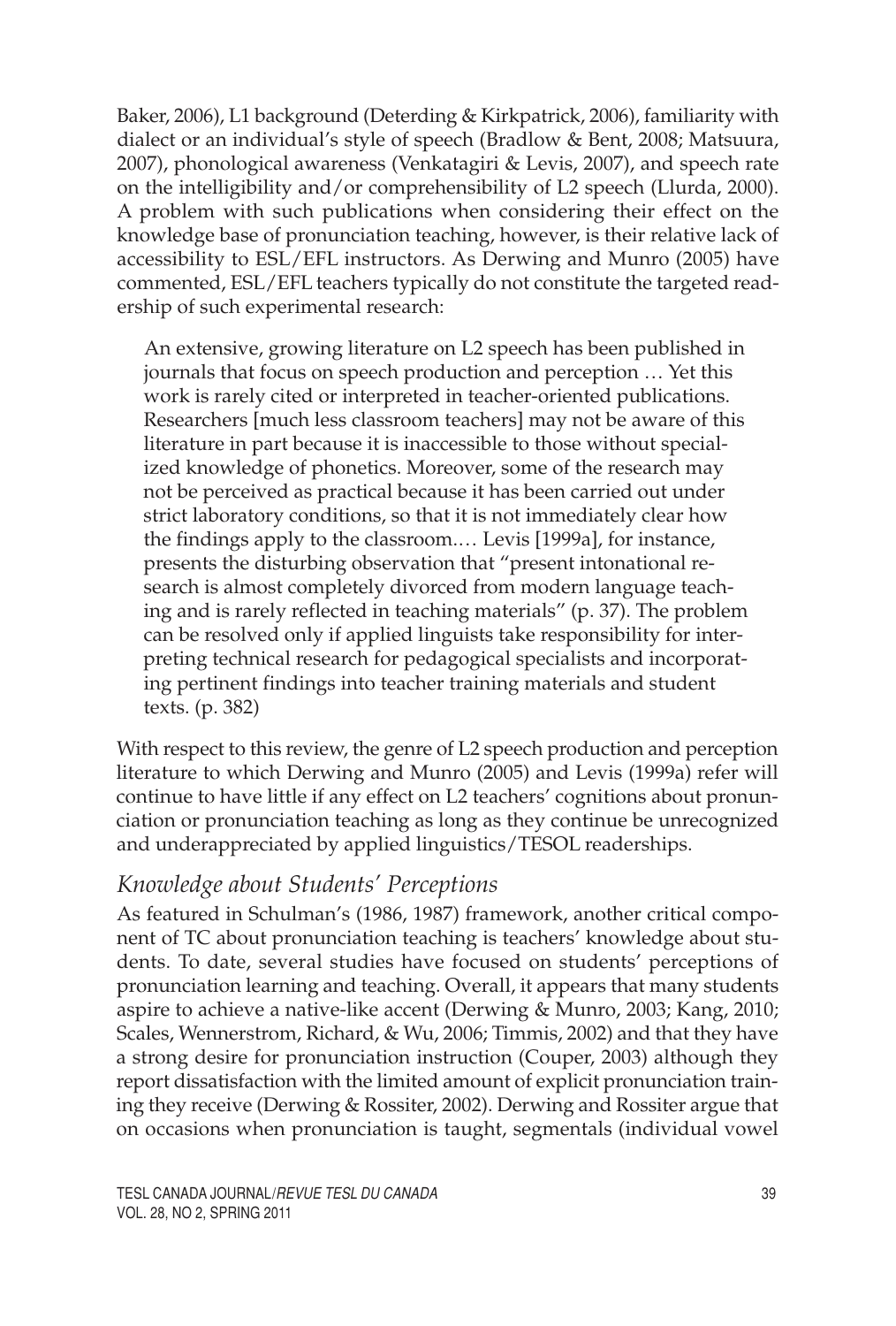and consonant phonemes) receive greater attention than suprasegmentals (elements of stress, rhythm, and intonation). Results from their study reveal that learners identify segmentals as the leading cause of their pronunciation problems, a finding that may signal just how large a role segmentals play in current instructional models.

More than 30 years ago, Cathcart and Olsen (1976) reported that students voiced a preference for a "correct" model approach to correction of pronunciation errors. Although it is uncertain whether contemporary students would voice a similar preference, the Timmis (2002) questionnaire study of 400 learners and more than 180 teachers cited above provided some indication. As part of his findings, Timmis learned: (a) that there is considerable support among students to conform to NS norms; (b) that such support is not restricted to learners who anticipate using English primarily with NSs; and (c) that teachers seem to be moving away from NS norms faster than students.

An important issue missing from research into students' perceptions is how students studying EFL might perceive the role and importance of pronunciation instruction. With the exception of the Timmis (2002) survey, the other studies reported above took place in Canada, New Zealand, or the US, a research limitation that suggests the need for comparable studies to be conducted in other non-English-dominant parts of the world. Additional and even more carefully designed studies that target students' perceptions in a range of EFL instructional contexts would certainly be welcome.

#### *Perspectives of Teacher Educators and Pronunciation Specialists*

Unlike many of the research paradigms explored throughout this article, considerable information has been offered by past and present ESL pronunciation specialists and teacher educators about what might constitute the key components of pronunciation instruction and learning. Our review of relevant literatures reveals more than 100 discussions published over the past half century. Because it is beyond the scope of this article to provide a complete overview, we focus on three of the most frequently recurring topics from the past 20 years: learner factors, curriculum factors, and teacher factors.

#### *Learner Factors*

Encapsulated in the mind and body of the learner are a variety of factors that can affect the student's ability to learn and sufficiently produce the phonological features of an L2. Numerous pronunciation instruction specialists have highlighted several of these factors, including the speaker's age (Kenworthy, 1987; Pennington, 1996), linguistic factors such as the influence of the learners' L1 on L2 acquisition (Avery & Ehrlich, 1992), sociocultural factors such as the desire to maintain an L1 accent or acquire a native English accent (Scarcella & Oxford, 1994), affective factors such as the learners' attitudinal and emotional states (Brown, 2008), and learners' choice or involve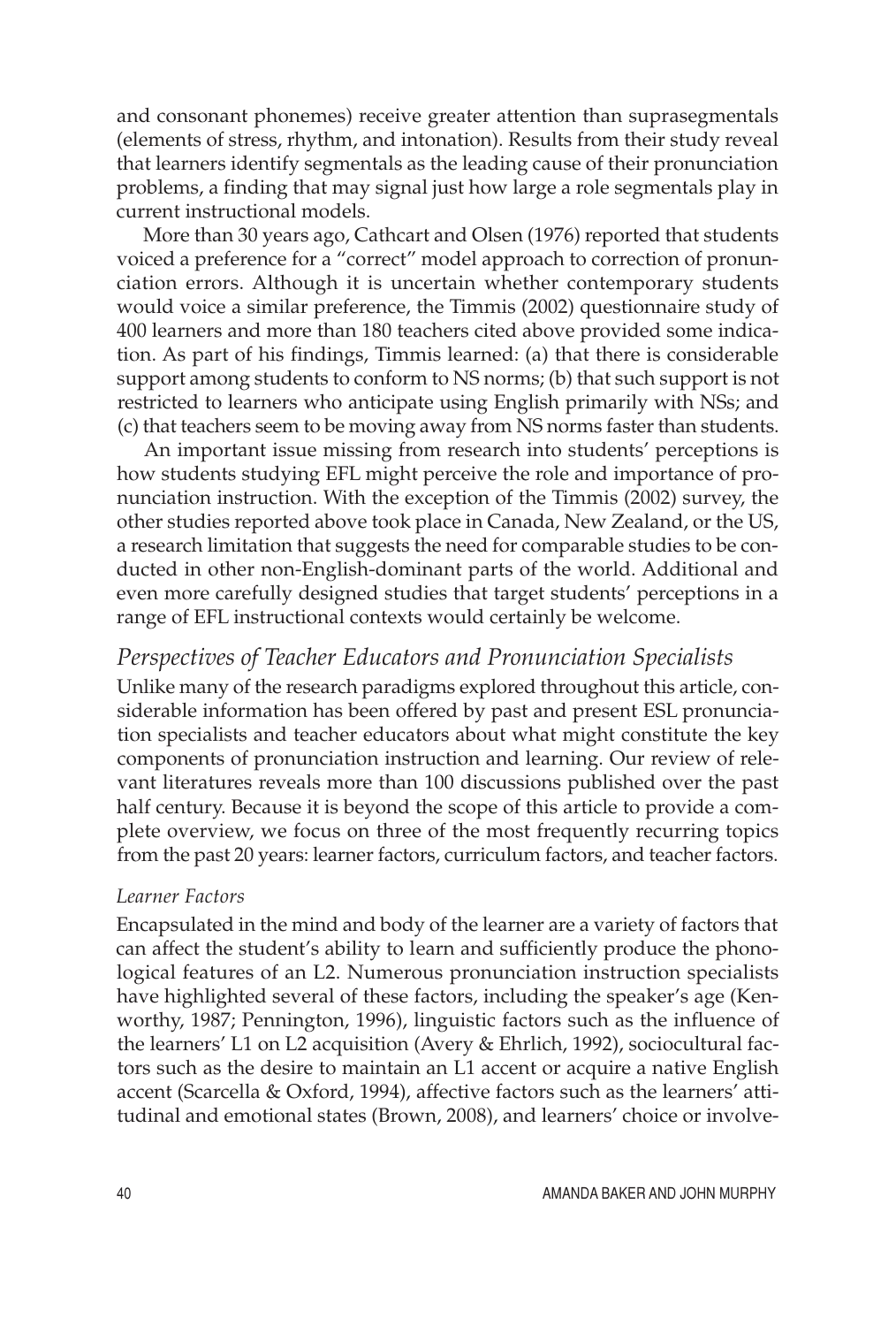ment in instructional decisions (Jenkins, 2004; Levis, 1999b). Whether in EFL or ESL contexts, students' choice with respect to accents or learning processes is a vital consideration when addressing the variety of factors that affect the learning of English pronunciation. Taken together, learner factors represent the essence of teachers' knowledge about students (Shulman, 1986, 1987) and are thus a valuable part of L2TC research.

#### *Curriculum Factors*

Curriculum considerations also play a critical role in the teaching and learning of pronunciation. Five themes recur most frequently in relevant literatures: (a) integration of pronunciation in the English language-learning curriculum (Brown, 2008; Derwing & Munro, 2005; Levis & Grant, 2003); (b) assessment of speech intelligibility (Levis, 2006); (c) a shifting list of phonological hierarchies that alternate between either suprasegmentals or segmentals as priorities (Jenkins, 2002, 2007; Levis & Grant, 2003; Murphy, 2004); (d) target pronunciation models such as providing learners with a variety of NS and/or NNS models (Pickering, 2006; Scales, Wennerstrom, Richard, & Wu, 2006); and (e) setting realistic goals for learners (Goodwin, 2001). Determining teachers' understanding of these curriculum factors embodying teachers' knowledge about curriculum (Shulman, 1986, 1987) is another important area to consider in exploring L2TC.

#### *Teacher Factors*

The knowledge teachers bring to the endeavor (teachers' knowledge about curriculum and learners, pedagogical content knowledge, subject matter knowledge) is a vital area emphasized in the literature on teaching pronunciation. In essence, teachers are encouraged to have a firm understanding of each of the curriculum and learner factors discussed above if they are to be adequately prepared to teach English pronunciation. In addition to these factors, two others that specialists consider especially important are knowledge of phonology (subject matter knowledge) and knowledge of techniques and approaches for teaching pronunciation (pedagogical content knowledge). This need for a solid foundation in linguistic knowledge of phonology has been advocated by numerous specialists over recent decades (Celce-Murcia, Brinton, Goodwin, & Griner, 2010; Morley, 1991; Murphy, 1997; Parish, 1977). Similarly, an understanding of how to give students feedback, demonstrate to students what they are actually doing, set pronunciation priorities, plan activities, evaluate learners' progress, and enable students to both hear and produce sounds are all stressed in specialist literatures (Kenworthy, 1987; Morley, 1994). To date, however, scarcely any research has been conducted that explores pronunciation teachers' knowledge of phonology or the characteristics of contemporary pronunciation methodology.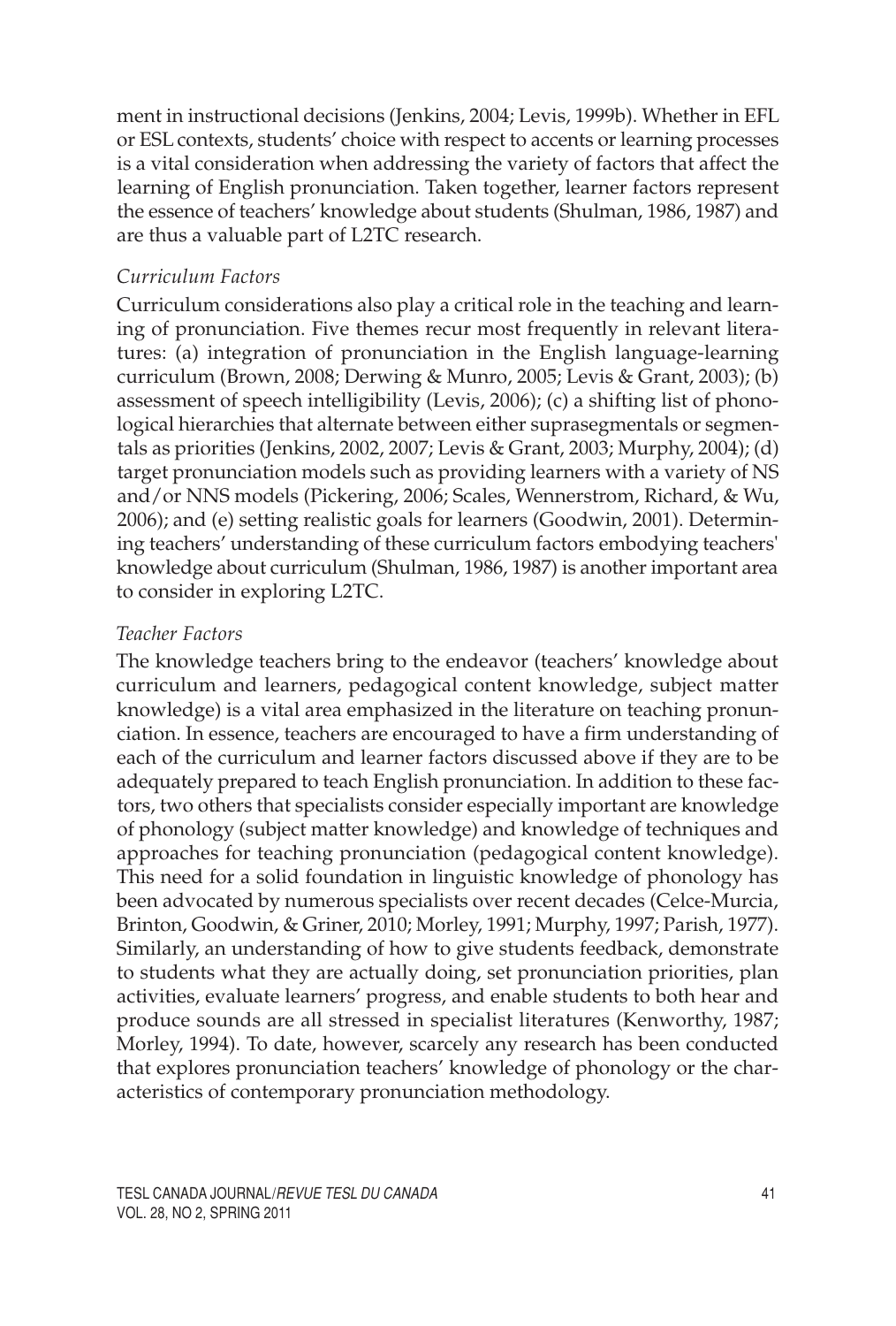### **Research into Other Skill Areas and L2TC**

As reviewed above, L2TC research of the past few decades has focused on the teaching of grammar, writing, reading, and vocabulary. L2TC research has also examined other relevant concerns such as language-teaching experiences, language-learning experiences, and how teachers work with instructional resources. Some of the more pertinent questions and conclusions from L2TC studies are relevant to the study of pronunciation instruction and can be useful in designing parallel investigations into this. The most frequently researched questions are: What cognitions do teachers possess about language teaching and how do these cognitions converge with or diverge from their classroom practices? (Collie Graden, 1996; Johnson, 1992; Ng & Farrell, 2003). Through research into L2TC and the area of grammar instruction, for example, we have learned that teachers' stated beliefs and their actual teaching practices often differ (Collie Graden; Farrell & Lim, 2005; Ng & Farrell). To illustrate, Ng and Farrell found that Singaporean teachers of English adhered strongly to accuracy-oriented approaches to teaching, as evidenced by their correcting all students' errors in compositions and by using traditional practice drills despite the same teachers' clearly articulated belief in using a communicative approach to teaching. Would similar inconsistencies be found between the beliefs and instructional behaviors in relation to teaching pronunciation? To date, we do not know. An equally important question is why such differences (and possible tensions) between teachers' beliefs and actual practices exist. Ng and Farrell found that teachers' practices seemed to be responsive to the examination culture of the nation in which the research was conducted in that instructors tended to use methods that they considered optimal for enabling students to succeed in examinations. Similarly, how might teachers' institutional contexts interact with their beliefs and practices in teaching pronunciation in ESL or EFL contexts? Sifakis (2009), for example, made the point that existing sociolinguistic and educational conditions in expanding circle countries led many EFL teachers to prefer to teach a variety of English that conformed to standard inner-circle norms. A second set of questions frequently researched in L2TC focuses on the development of teachers' cognitions and/or pedagogical practices. In this research, the influence of the following factors on teachers' cognitions and/or practices have been investigated: teachers' education/training (Bigelow & Ranney, 2005; Borg, 1998, 1999b; Burns & Knox, 2005; Tercanlioglu, 2001); prior learning of another language (Eisenstein-Ebsworth & Schweers, 1997; Ellis, 2006); experience in teaching (e.g., novice vs. experienced teachers, Farrell, 1999; Gatbonton, 2008); collaboration/knowledge-sharing with other teachers (Sengupta & Xiao, 2002); and personal time spent in reflection (Meijer, Verloop, & Beijaard, 1999). As an example, Popko (2005) examined relationships between teacher training and teachers' knowledge about language and found that despite graduate education that featured coursework on how to teach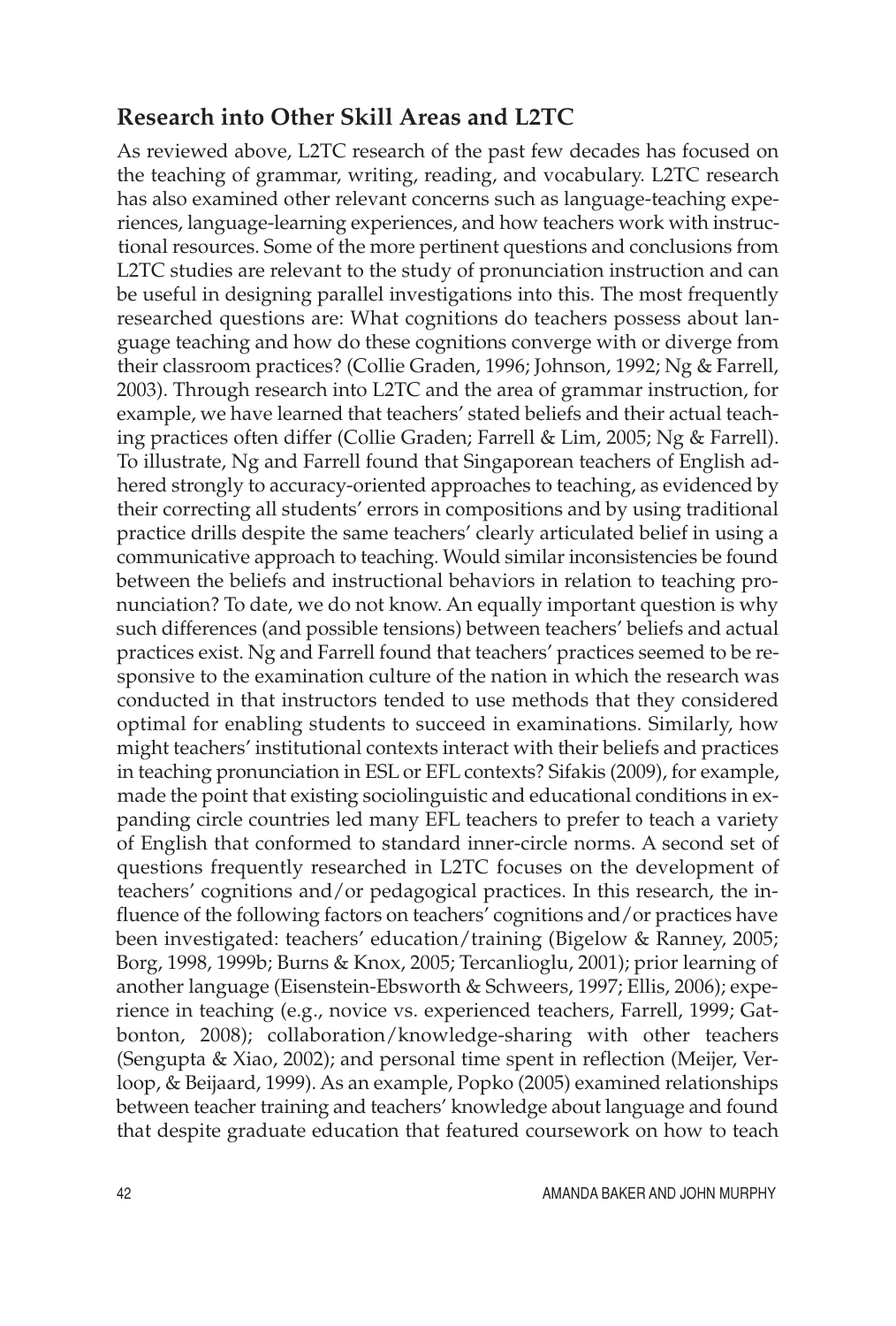grammar, graduates of the program (new teachers) rarely employed their formal knowledge about language when teaching ESL classes. Would similar findings be found with new teachers who begin to provide instruction in English pronunciation? Again, we do not know. If similar findings were to emerge, what effect might this realization have for preservice and inservice teacher development practices and ESL teacher preparation in general? The more information available to teacher educators about the influences underlying teachers' practices, the better informed teacher education programs will be to address such issues.

An additional set of questions that has received limited attention examines the beliefs and perceptions of students in relation to teachers' cognitions and practices. Relevant studies might ask: What relationships exist between teachers' cognitions, their classroom practices, and students' beliefs and perceptions of teachers' practices? To date, learners' beliefs and perceptions have been investigated in few studies (Diab, 2005; Hawkey, 2006). Diab, for example, looked at the intersection between one ESL teacher's feedback on students' writing and two students' responses to the teacher's feedback. Selected findings suggested an accord between the teacher's and students' views on error correction and feedback strategies. Students confirmed the teacher's belief that grammar and error correction were important to students. The students also believed that all the comments provided by the teacher were essential for improving their learning. With pronunciation research, examinations of relationships between teachers' and students' perceptions on pronunciation feedback have also been conducted (Cathcart & Olsen, 1976). As mentioned above, however, Cathcart and Olsen's findings are not only outdated, but limited in scope. Even the more recent study by Timmis (2002) surveyed only teachers' and students' preferences for pronunciation proficiency and not their views on pronunciation feedback. Other issues of interest that could be investigated include connections between (a) students' perceptions, and (b) teachers' beliefs and practices with the following: the varied types of pronunciation models that are available and could be featured in classroom settings (NS and NNS models); the amount of pronunciation actually taught in the classroom; how pronunciation is integrated in more broadly focused oral communication courses; and the prioritization given to diverse elements of English pronunciation (e.g., vowel clarity, word stress, prominence, and intonation) to name but a few possibilities.

### **Conclusion**

Having completed what we believe to be the first literature review of teacher cognition in the teaching of English pronunciation to speakers of other languages, we are left with many questions and some future research directions. Over a decade ago, Freeman and Johnson (1998) stated, "Much of the work in language teacher education has been animated more by tradition and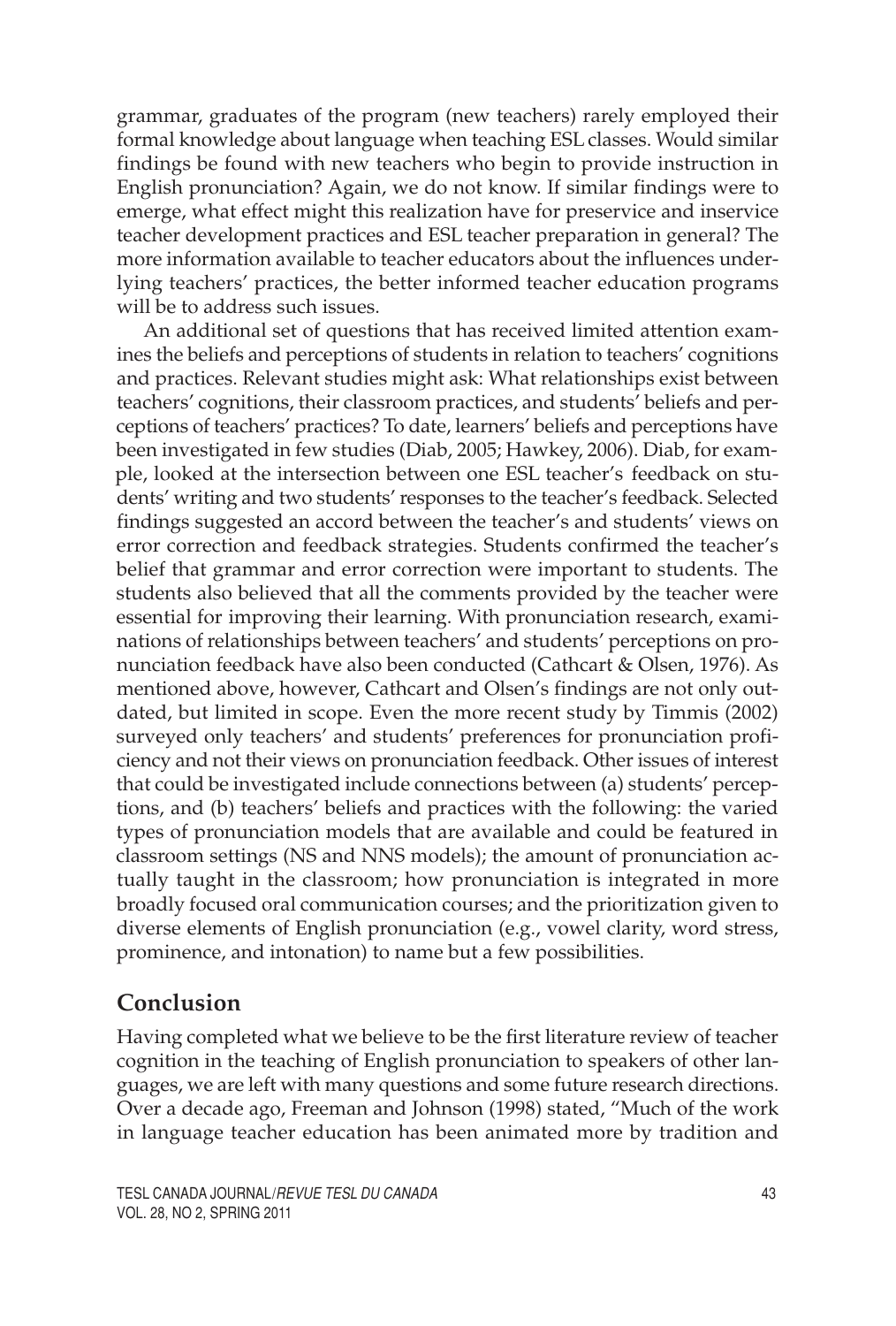opinion than by theoretical definitions, documented study, or research understandings" (p. 398). We find that little has changed when it comes to teaching pronunciation in language-teacher education. In particular, empirical research that analyzes the knowledge and beliefs of teachers in connection with their actual teaching practices is sorely needed. Such efforts will probably result in thick descriptions of complex relationships between experienced, less experienced, and/or inexperienced teachers' cognitions and their observed pedagogical practices. Further research might explore possible connections between teachers' knowledge of students and students' self-perceptions of their instructors' efforts to teach pronunciation and of their own efforts as learners of pronunciation. Investigations of both teachers' and learners' perceptions will enhance the knowledge base of teaching English to speakers of other languages by incorporating the under-studied area of pronunciation teaching in TC literatures.

There are several potential benefits for pursuing a research agenda in this area. First, for teacher education programs, findings from research involving experienced teachers will better illuminate experienced ESOL teachers' reasonings, knowledge, and beliefs about the teaching of pronunciation. This information should represent valuable source material for teacher education programs. For example, preservice teachers could be provided with detailed and in-depth illustrations of more experienced teachers' perspectives. Through the process of examining illustrations of how more experienced teachers think, novice teachers would be more likely to develop relevant insights and deeper understandings more quickly. To cite another example, findings from such a research agenda may better enable program supervisors to explore how teachers' beliefs and knowledge affect instructional decisions in local settings. Supervisors would then be better positioned to support their teacher colleagues (especially novice teachers or experienced teachers who are less experienced in this particular area of teaching) in addressing students' pronunciation needs. Also, just as early investigations of TC and the teaching of grammar have led to sustained interest in expanding research in this same area (which in turn led to better informed and more realistic appreciations for the effect, possibilities, and limitations of formal teacher education practices), initial projects focused on TC and teaching pronunciation may lead to later and better informed investigations of teachers' teaching of pronunciation cognitions and practices. A particularly welcome outcome for better preparing teachers in this area would be case illustrations of pronunciation teachers and learners at work (e.g., both well-constructed written cases grounded in ethnographic research and video-recordings of pertinent interactions between teachers and learners) that could be used as prompts for case-based discussions among either preservice or inservice teachers. Discussion prompts such as these might also be complemented by parallel case illustrations of learner-learner interactions. Eventually, comparative explo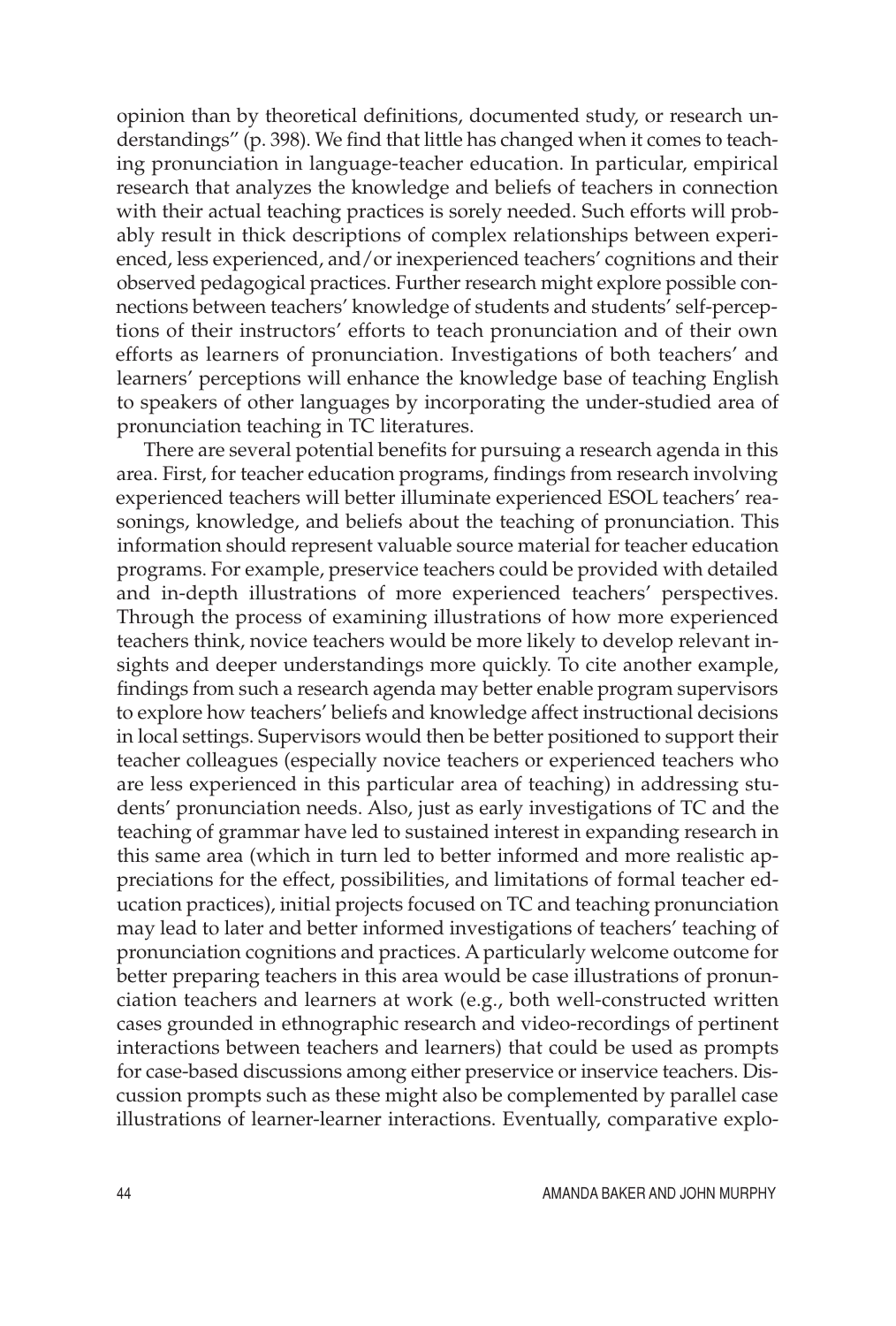rations may be conducted of pronunciation teaching as it takes place in a wide range of conditions and settings, including some of the learner populations that Morley (1987) and Celce-Murcia et al. (2010) identifed as in need of focused assistance with pronunciation. Such explorations might examine the work of preservice or novice teachers; teachers who work with older learners, young adults, adolescents and children in both public and private school settings; EFL teachers; teachers of foreign-born technical, business, and professional employees in English-dominant parts of the world; teachers who work with international business people and diplomats who may not live in English-dominant parts of the world but who need to use English as their working lingua franca during interactions with business and diplomatic associates; teachers who work with refugees in resettlement and vocational training programs; teachers who work with students in non-English-speaking countries who aspire to serve as tour guides, waiters, hotel personnel, customs agents, and others who use English for dealing with visitors who do not speak their native language; and teachers of high-stakes ESL learner populations such as medical personnel, air traffic controllers, call-center personnel, university lecturers, and teaching assistants.

Of particular interest will be investigations that explore connections between TC, students' perceptions, and students' learning (Borg, 2006). From the literature review, we are convinced of a pressing need for investigations into diverse aspects of pronunciation instruction. We trust that this article will serve to motivate not only ourselves, but others to pursue research agendas designed to expand the knowledge base of this important, yet underexplored area in the teaching of English to speakers of other languages.

#### *Note*

<sup>1</sup>In this study by Jenkins (2005) as well as in several other EIL studies discussed here, we use the term *English as a lingua franca* (ELF), which refers to communications in English between speakers of other first languages. For the purposes of this article, the term EIL is synonymous with the term ELF and is used instead of ELF to avoid any unnecessary confusion.

#### *The Authors*

Amanda Baker is a doctoral candidate in the Department of Applied Linguistics & ESL at Georgia State University. She is also an adjunct instructor in the MA in TESOL program at Trinity Western University in British Columbia. Her research interests include pronunciation pedagogy, second-language teacher education, and classroom research.

John Murphy is a professor of applied linguistics and ESL at Georgia State University. His research interests include second-language (L2) teacher development; approaches to L2 instruction; and the teaching of L2 listening, speaking, and pronunciation. He is co-editor of the MATESOL methods text *Understanding the Course We Teach: Local Perspective on English Language Teaching* (2001, University of Michigan Press).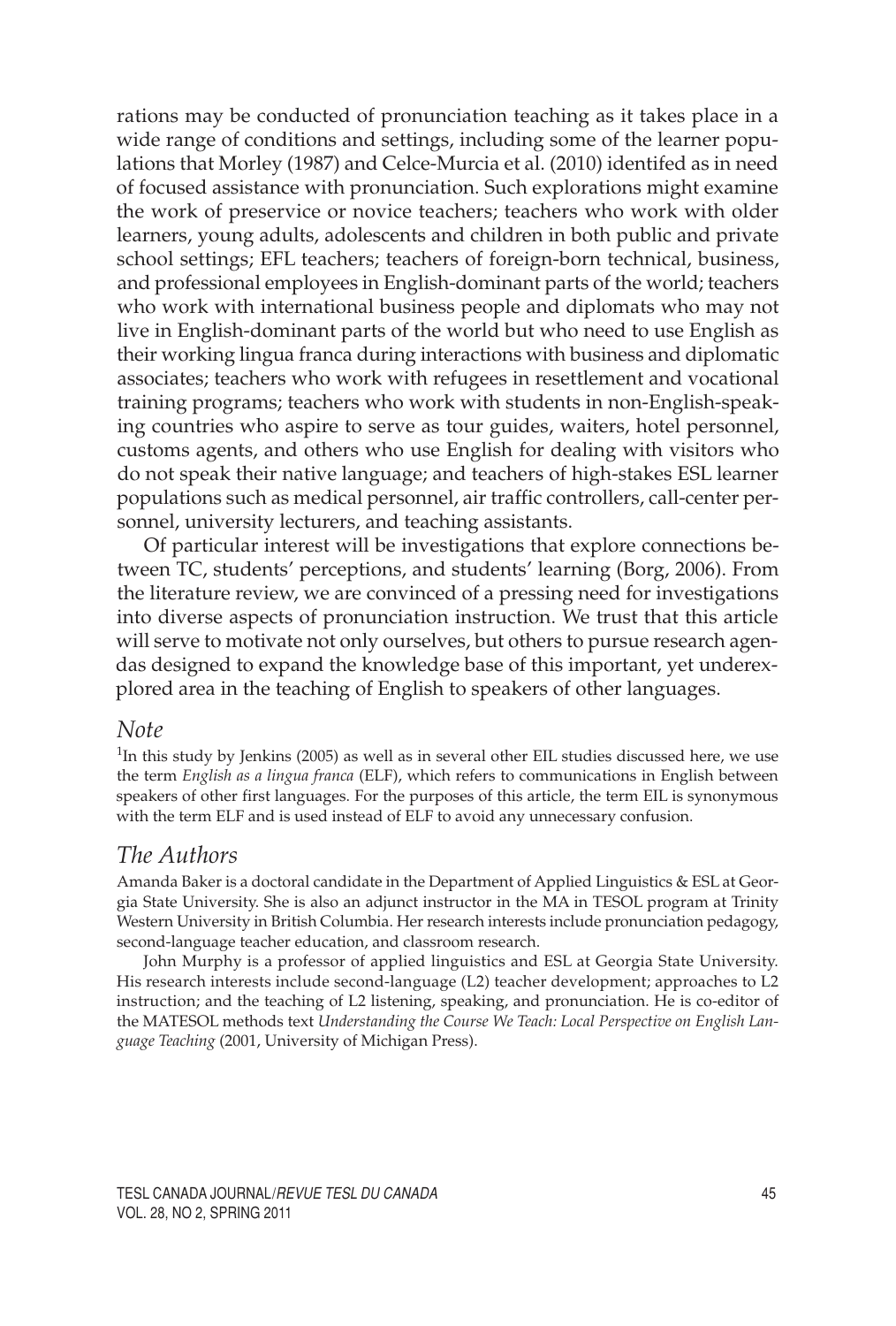#### *References*

- Andrews, S., & McNeil, A. (2005). Knowledge about language and the "good language teacher." In N. Bartels (Ed.), *Applied linguistics and language teacher education* (pp. 159-178). New York: Springer.
- Avery, P., & Ehrlich, S. (1992). *Teaching American English pronunciation.* Oxford, UK: Oxford University Press.
- Baker, A.A. (in press). Discourse prosody and teachers' stated beliefs and practices. *TESOL Journal.*
- Basturkmen, H., Loewen, S., & Ellis, R. (2004). Teachers' stated beliefs about incidental focus on form and their classroom practices. *Applied Linguistics, 25*, 243-272.
- Bigelow, M., & Ranney, S. (2005). Pre-service ESL teachers' knowledge about language and its transfer to lesson planning. In N. Bartels (Ed.), *Applied linguistics and language teacher education* (pp. 179-200). New York: Springer.
- Borg, S. (1998). Teachers' pedagogical systems and grammar teaching: A qualitative study. *TESOL Quarterly, 32*, 9-38.
- Borg, S. (1999a). Studying teacher cognition in second language grammar teaching. *System, 27*(1), 19-31.
- Borg, S. (1999b). The use of grammatical terminology in the second language classroom: A qualitative study of teachers' practices and cognitions. *Applied Linguistics, 20*(1), 95-126.
- Borg, S. (2003a). Teacher cognition in language teaching: A review of research on what language teachers think, know, believe and do. *Language Teaching, 36*(2), 81-109.
- Borg, S. (2003b). Teacher cognition in grammar teaching: A literature review. *Language Awareness, 12*(2), 96-108.
- Borg, S. (2006). T*eacher cognition and language education: Research and practice.* London: Continuum.
- Bradlow, A., & Bent, T. (2008). Perceptual adaptation to non-native speech. *Cognition, 106*(2), 707-729.
- Breitkreutz, J.A., Derwing, T.M., & Rossiter, M.J. (2001). Pronunciation teaching practices in Canada. *TESL Canada Journal, 19*(1), 51-61.
- Brown, A. (2008). Pronunciation and good language learners. In C. Griffiths (Ed.), *Lessons from good language learners* (pp. 197-207). Cambridge, UK: Cambridge University Press.
- Burns, A. (1992). Teacher beliefs and their influence on classroom practice. *Prospect, 7*(3), 55-66.
- Burns, A., & Knox, J. (2005). Realization(s): Systemic-functional linguistics and the language classroom. In N. Bartels (Ed.), *Researching applied linguistics in language teacher education* (Vol. 4, pp. 235-260). New York: Springer.
- Cathcart, R., & Olsen, J.E.W.B. (1976). Teachers' and students' preferences for the correction of classroom conversation errors. In J. Fanselow & R. H. Crymes (Eds.), *On TESOL '76* (pp. 41-53). Washington, DC: TESOL.
- Celce-Murcia, M., Brinton, D.M., Goodwin, J.M., & Griner, B. (2010). *Teaching pronunciation: A reference for teachers of English to speakers of other languages* (2nd ed.). Cambridge, UK: Cambridge University Press.
- Cohen, A., & Fass, L. (2001). Oral language instruction: Teacher and learner beliefs and the reality in EFL classes at a Colombian university. *Íkala: Revista de lenguaje y cultura, 6*(11-12), 43-62.
- Collie Graden, E. (1996). How language teachers' beliefs about reading are mediated by their beliefs about students. *Foreign Language Annals, 29*, 387-395.
- Couper, G. (2003). The value of an explicit pronunciation syllabus in ESOL teaching. *Prospect, 18*(3), 53-70.
- Couper, G. (2006). The short and long-term effects of pronunciation instruction. *Prospect, 21*(1), 46-66.
- Deterding, D., & Kirkpatrick, A. (2006). Emerging South-East Asian Englishes and intelligibility. *World Englishes, 25*(3/4), 391-409.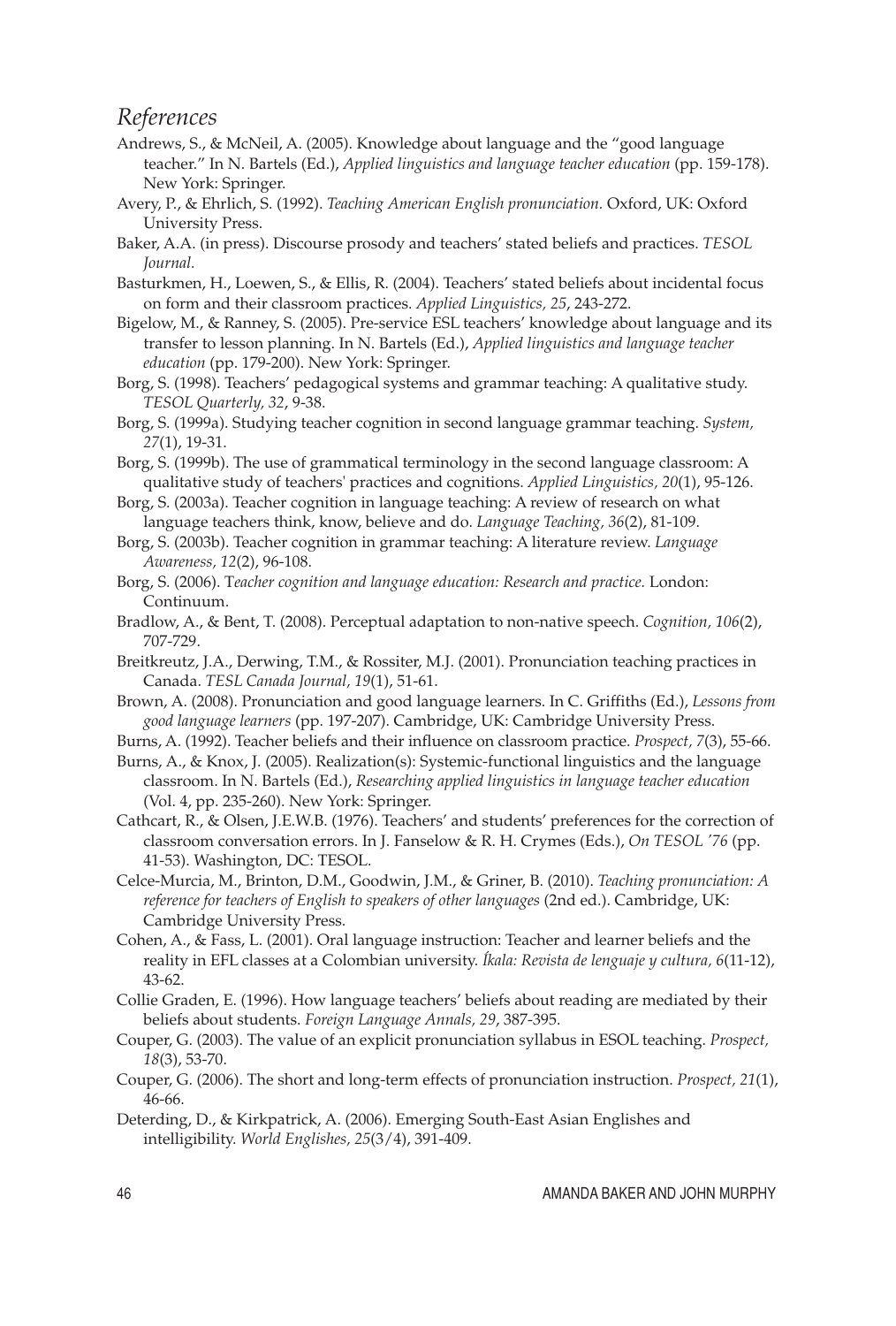- Derwing, T.M., & Munro, M. (2003). What do ESL students say about their accents? *Canadian Modern Language Review, 59*, 547-566.
- Derwing, T.M., & Munro, M.J. (2005). Second language accent and pronunciation teaching: A research-based approach. *TESOL Quarterly, 39*, 379-397.
- Derwing, T.M., Munro, M.J., & Wiebe, G. (1997). Pronunciation instruction for "fossilized" learners: Can it help? *Applied Language Learning, 8,* 217-235.
- Derwing, T.M., Munro, M.J., & Wiebe, G. (1998). Evidence in favor of a broad framework for pronunciation instruction. *Language Learning, 48*(3), 393-410.
- Derwing, T.M., & Rossiter, M.J. (2002). ESL learners' perceptions of their pronunciation needs and strategies. *System, 30*, 155-166.
- Diab, R.L. (2005). Teachers' and students' beliefs about responding to ESL writing: A case study. *TESL Canada Journal, 23*(1), 28-43.
- Eisenstein-Ebsworth, M., & Schweers, C.W. (1997). What researchers say and practitioners do: Perspectives on conscious grammar instruction in the ESL classroom. *Applied Language Learning, 8*(2), 237-260.
- El-Okda, M. (2005). EFL student teachers' cognition about reading instruction. *Reading Matrix, 5*(2), 43-60.
- Ellis, E.M. (2006). Language learning experience as a contributor to ESOL teacher cognition. *TESL-EJ, 10*(1), 1-20.
- Farrell, T.S.C. (1999). The reflective assignment: Unlocking pre-service teachers' beliefs on grammar teaching. *RELC Journal, 30*(2), 1-17.
- Farrell, T.S.C. (2006). Reflective practice in action: A case study of a writing teacher's reflections on practice. *TESL Canada Journal, 23*(2), 77-90.
- Farrell, T.S.C., & Lim, P.C.P. (2005). Conceptions of grammar teaching: A case study of teachers' beliefs and classroom practices. *TESL-EJ, 9*(2), 1-13.
- Flege, J.E., Munro, M., & MacKay, I.R.A. (1995). Factors affecting strength of perceived foreign accent in a second language. *Journal of the Acoustical Society of America, 97*(5), 3125-3134.
- Freeman, D., & Johnson, K.E. (1998). Reconceptualizing the knowledge-base of language teacher education. *TESOL Quarterly, 32*, 397-417.
- Gatbonton, E. (2008). Looking beyond teachers' classroom behaviour: Novice and experienced ESL teachers' pedagogical knowledge. *Language Teaching Research, 12*(2), 161-182.
- Gilbert, J.B. (2010, September). Why has pronunciation been an orphan? *IATEFL*
- *Pronunciation Special Interest Group Newsletter, 43*, 3-7.
- Goodwin, J.M. (2001). Teaching pronunciation. In M. Celce-Murcia (Ed.), *Teaching English as a second or foreign language* (3rd ed., pp. 117-137). Boston, MA: Heinle and Heinle.
- Gorsuch, G., & Beglar, D. (2004). Teaching second language acquisition courses: Views from new faculty. *TESL-EJ, 8*(1). Available: http://tesl-ej.org/ej29/a2.html
- Hawkey, R. (2006). Teacher and learner perception of language learning activity. *ELT Journal, 60*(3), 242-252.
- Hahn, L.D. (2004). Primary stress and intelligibility: Research to motivate the teaching of suprasegmentals. *TESOL Quarterly, 38*, 201-223.
- Hill, H.C., Shilling, S.G., & Ball, D.L. (2004). Developing measures of teachers' mathematics knowledge for teaching. *Elementary School Journal, 105*(1), 11-30.
- Jenkins, J. (1998). Which pronunciation norms and models for English as an international Language? *ELT Journal, 52*(2), 119-126. doi: 10.1093/elt/52.2.119
- Jenkins, J. (2000). *The phonology of English as an international language: New models, new norms, new goals.* Oxford, UK: Oxford University Press.
- Jenkins, J. (2002). A sociolinguistically based, empirically researched pronunciation syllabus for English as an international language. *Applied Linguistics, 23*(1), 83-103.
- Jenkins, J. (2004). Research in teaching pronunciation and intonation. *Annual Review of Applied Linguistics, 24*, 109-125.

TESL CANADA JOURNAL/*REVUE TESL DU CANADA* 47 VOL. 28, NO 2, SPRING 2011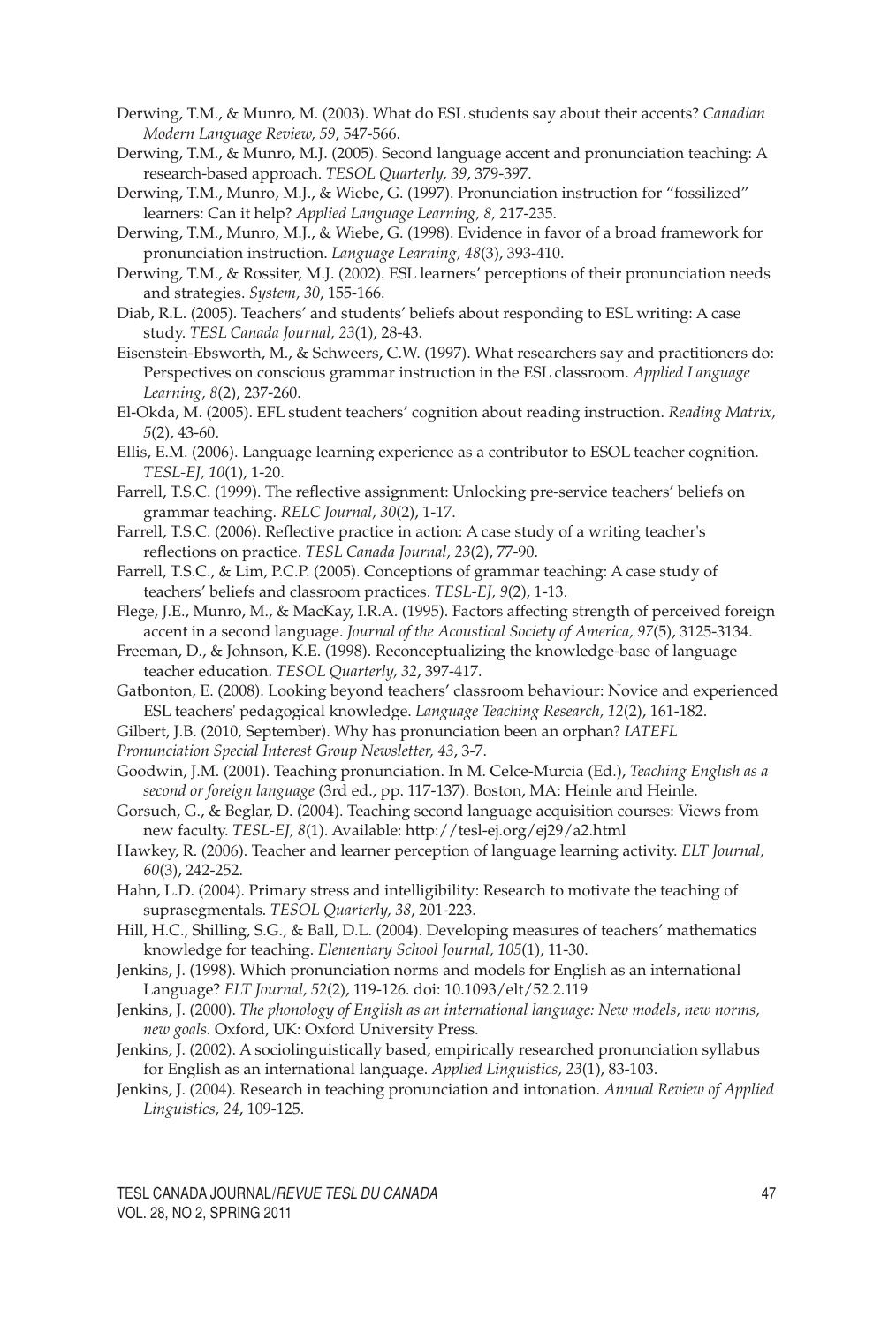- Jenkins, J. (2005). Implementing an international approach to English pronunciation: The role of teacher attitudes and identity. *TESOL Quarterly, 39*, 535-543.
- Jenkins, J. (2007). *English as a lingua franca: Attitude and identity.* Oxford, UK: Oxford University Press.
- Johnson, K.E. (1992). The relationship between teachers' beliefs and practices during literacy instruction for non-native speakers of English. *Journal of Reading Behavior, 24*, 83-108.
- Johnston, B., & Goettsch, K. (2000). In search of the knowledge base of language teaching: Explanations by experienced teachers. *Canadian Modern Language Review, 56*(3), 437-468.
- Justi, R., & van Driel, J. (2005). A case study of the development of a beginning chemistry teacher's knowledge about models and modelling. *Research in Science Education, 35*(2-3), 197-219.
- Kang, O. (2010). ESL learners' attitudes toward pronunciation instruction. In J.M. Levis & K. LeVelle (Eds.), *Proceedings of the 1st Pronunciation in Second Language Learning and Teaching Conference* (pp. 105-118). Ames, IA: Iowa State University.
- Kenworthy, J. (1987). *The teaching of English pronunciation.* New York: Longman.
- Kachru, B. (1990). *The alchemy of English: The spread, functions, and models of non-native Englishes.* Urbana, IL: University of Illinois Press.
- Lam, Y. (2000). Technophilia vs. technophobia: A preliminary look at why second-language teachers do or do not use technology in their classrooms. *Canadian Modern Language Review, 56*(3), 389-420.
- Levis, J.M. (1999a). Intonation in theory and practice, revisited. *TESOL Quarterly, 33*, 37-63.
- Levis, J.M. (1999b). Variations in pronunciation and ESL teacher training. *TESOL Matters, 9*(3). Retrieved November 29, 2009, from:

http://www.tesol.org/s\_tesol/sec\_document.asp?CID=196&DID=571

- Levis, J.M. (2006). Pronunciation and the assessment of spoken language. In R. Hughes (Ed.), Spoken English, TESOL and applied linguistics: Challenges for theory and practice (pp. 245-270). New York: Palgrave Macmillan.
- Levis, J.M., & Grant, L. (2003). Integrating pronunciation into ESL/EFL classrooms. *TESOL Journal, 12*(2), 13-19.
- Llurda, E. (2000). Effects of intelligibility and speaking rate on judgements of non-native speakers' personalities. IRAL, 38(3/4), 289-299.
- Macdonald, D., Yule, G., & Powers, M. (1994). Attempts to improve English L2 pronunciation: The variable effects of different types of instruction. *Language Learning, 44*(1), 75-100.
- Macdonald, S. (2002). Pronunciation views and practices of reluctant teachers. *Prospect, 17*(3), 3-18.
- Matsuura, H. (2007). Intelligibility and individual learner differences in the EIL context. *System, 35*(3), 293-304.
- Mcalpine, L., Weston, C., Berthiaume, D., & Fairbank-Roch, G. (2006). How do instructors explain their thinking when planning and teaching? *Higher Education, 51*(1), 125-155.
- Meijer, P.C., Verloop, N., & Beijaard, D. (1999). Exploring language teachers' practical knowledge about teaching reading comprehension. *Teaching and Teacher Education, 15*(1), 59-84.
- Morley, J. (Ed.). (1987). *Current perspectives on pronunciation: Practices anchored in theory.* Washington, DC: TESOL.
- Morley, J. (1991). The pronunciation component in teaching English to speakers of other languages. *TESOL Quarterly, 25*, 481-520.
- Morley, J. (1994). A multidimensional curriculum design for speech-pronunciation instruction. In J. Morley (Ed.), *Pronunciation pedagogy and theory: New views, new directions* (pp. 64-91). Alexandria, VA: TESOL.
- Munro, M.J., & Derwing, T.M. (1995). Foreign accent, comprehensibility, and intelligibility in the speech of second language learners. *Language Learning, 45*(1), 73-97.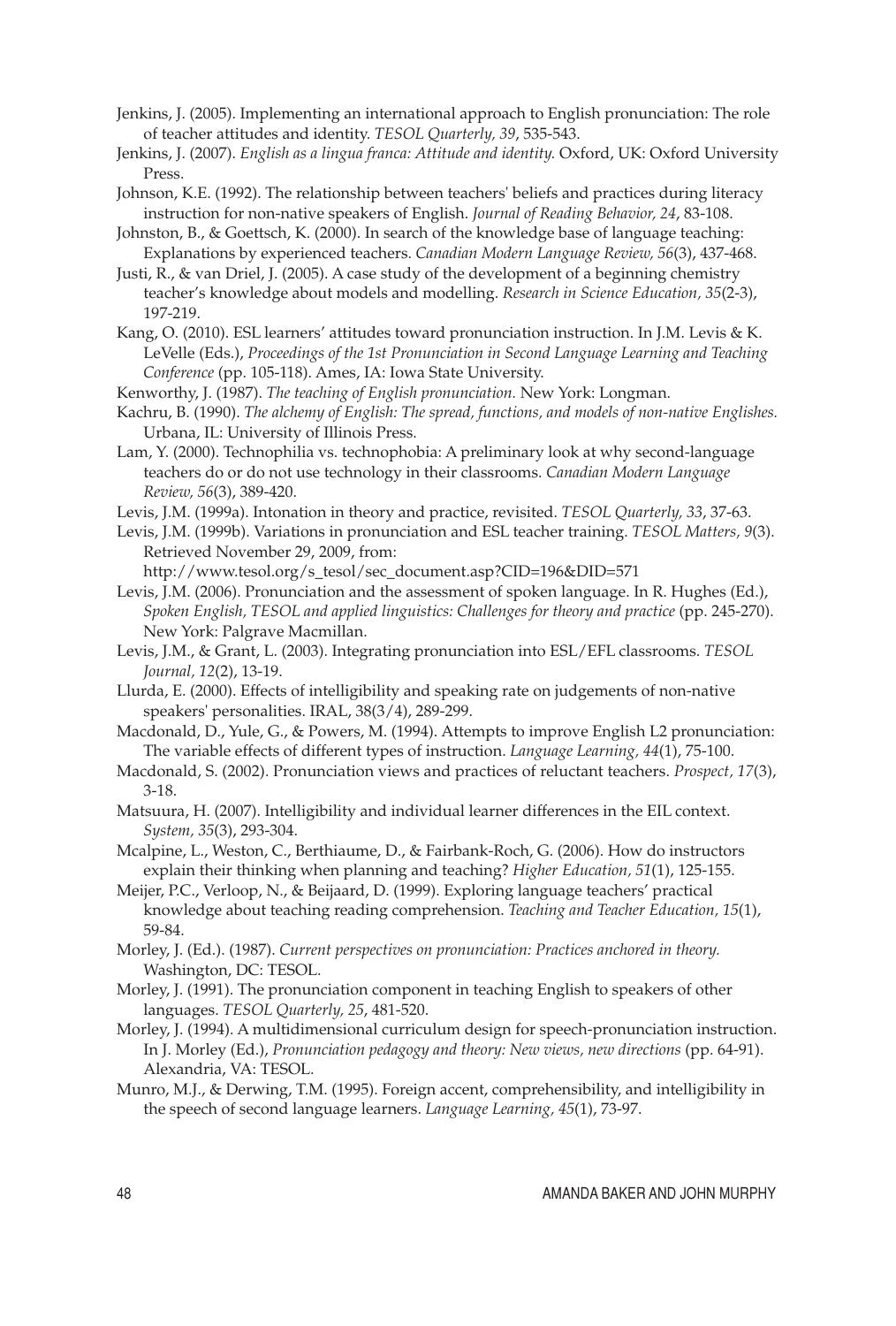- Munro, M.J., & Derwing, T.M. (2006). The functional load principle in ESL pronunciation instruction: An exploratory study. *System, 34*(4), 520-531.
- Murphy, J.M. (1997). Phonology courses offered by MATESOL programs in the United States. *TESOL Quarterly, 31*, 741-764.
- Murphy, J.M. (2004). Attending to word-stress while learning new vocabulary. *English for Specific Purposes Journal, 23*(1), 67-83.
- Ng, J., & Farrell, T.S.C. (2003). Do teachers' beliefs of grammar teaching match their classroom practices? A Singapore case study. In D. Deterding, A. Brown, & E.L. Low (Eds.), *English in Singapore: Research on grammar* (pp. 128-137). Singapore: McGraw Hill.
- Pajares, M.F. (1992). Teachers' beliefs and educational research: Cleaning up a messy construct. *Review of Educational Research, 62*(3), 307-332.
- Parish, C. (1977). A practical philosophy of pronunciation. *TESOL Quarterly, 11*, 311-317.
- Pennington, M.C. (1996). *Phonology in English language teaching.* London: Longman.
- Phipps, S., & Borg, S. (2009). Exploring tensions between teachers' grammar teaching beliefs and practices. *System, 37*(3), 380-330.
- Pickering, L. (2006). Current research on intelligibility in English as a lingua franca. *Annual Review of Applied Linguistics, 26*(1), 219-233.
- Popko, J. (2005). How MA-TESOL students use knowledge about language in teaching ESL classes. In N. Bartels (Ed.), *Applied linguistics and language teacher education* (pp. 387-404). New York: Springer.
- Saito, K. (2007). The influence of explicit phonetic instruction on pronunciation teaching in EFL settings: The case of English vowels and Japanese learners of English. *Linguistics Journal, 3*(3), 16-40. Retrieved November 29, 2009, from: http://www.linguisticsjournal.com/December\_2007.pdf#page=16
- Scales, J., Wennerstrom, A., Richard, D., & Wu, S.H. (2006). Language learners' perceptions of accent. *TESOL Quarterly, 40,* 715-738.
- Scarcella, R.C., & Oxford, R.L. (1994). Second language pronunciation: State of the art in instruction. *System, 22*(2), 221-230.
- Sengupta, S., & Xiao, M. K. (2002). The contextual reshaping of beliefs about L2 writing: Three teachers' practical process of theory construction. *TESL-EJ, 6*(1). Retrieved March 11, 2011, from: http://www.cc.kyoto-su.ac.jp/information/tesl-ej/ej21/a1.html
- Shavelson, R., & Stern, P. (1981). Research on teachers' pedagogical thoughts, judgments, decisions, and behavior. *Review of Educational Research, 51*(4), 455-498.
- Shulman, L.S. (1986). Those who understand: Knowledge growth in teaching. *Educational Researcher, 15*(2), 4-14.
- Shulman, L.S. (1987). Knowledge and teaching: Foundations of the new reform. *Harvard Educational Review, 57*, 1-22.
- Sifakis, N. (2009). Challenges in teaching ELF in the periphery: The Greek context. *ELT Journal, 63*(3), 230-237.
- Sifakis, N.C., & Sougari, A.-M. (2005). Pronunciation issues and EIL pedagogy in the periphery: A survey of Greek state school teachers' beliefs. *TESOL Quarterly, 39*, 467-488.
- Tercanlioglu, L. (2001). Pre-service teachers as readers and future teachers of EFL reading. *TESL-EJ, 5*(3). Retrieved November 29, 2009, from: http://wwwwriting.berkeley.edu/TESL-EJ/ej19/a2.html
- Timmis, I. (2002). Native-speaker norms and international English: A classroom view. *ELT Journal, 56*(3), 240-249.
- Trofimovich, P., & Baker, W. (2006). Learning second language suprasegmentals: Effect of L2 experience on prosody and fluency characteristics of L2 speech. *Studies in Second Language Acquisition, 28*(1), 1-30.
- Venkatagiri, H.S., & Levis, J.M. (2007). Phonological awareness and speech comprehensibility: An exploratory study. *Language Awareness, 16*(4), 263-277.

TESL CANADA JOURNAL/*REVUE TESL DU CANADA* 49 VOL. 28, NO 2, SPRING 2011